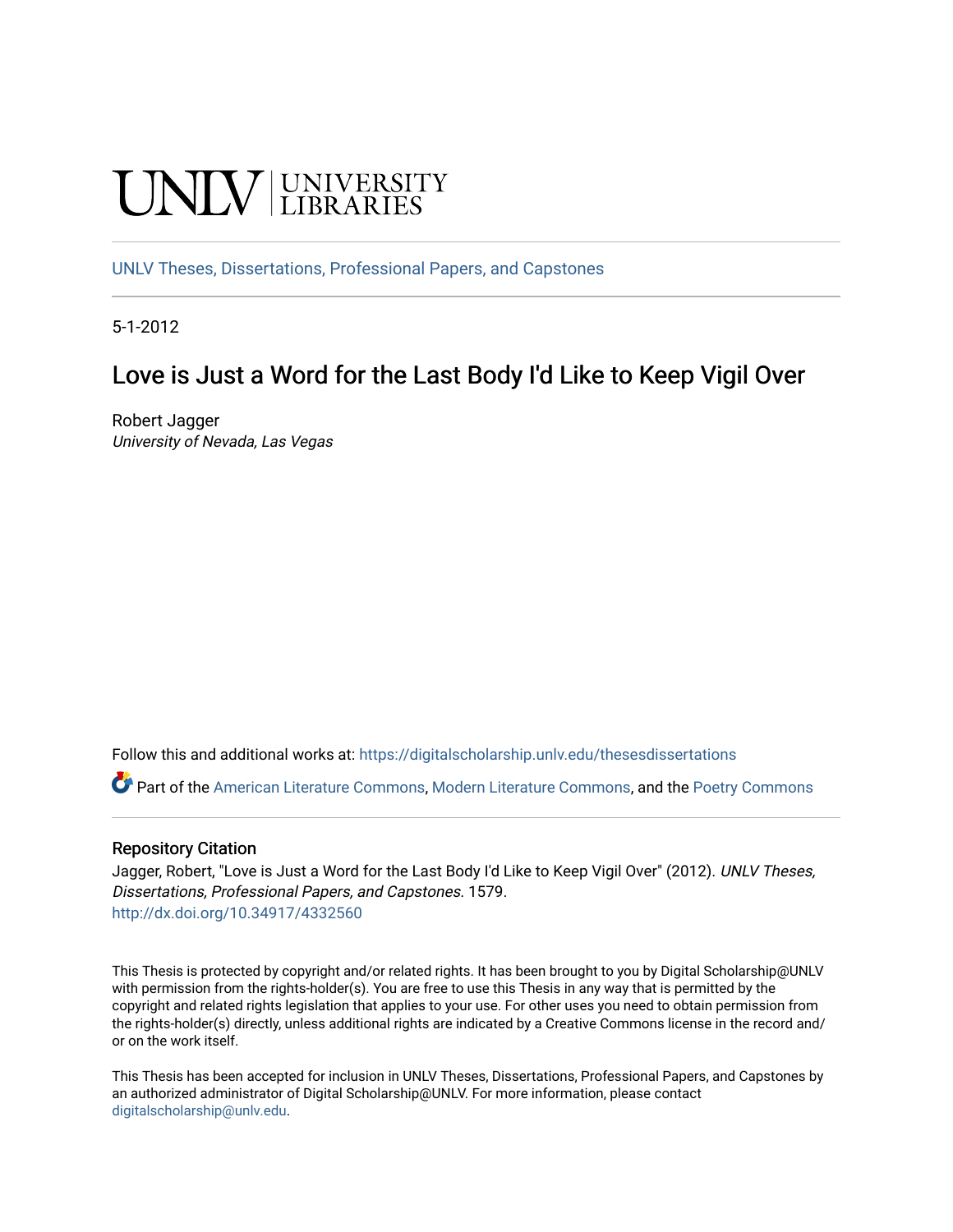## LOVE IS JUST A WORD FOR THE LAST BODY

## I'D LIKE TO KEEP VIGIL OVER

by

Robert Edgar Burks Jagger II

Bachelor of Arts

West Virginia University

2006

A thesis submitted in partial fulfillment

of the requirements for the

Master of Fine Arts in Creative Writing

Department of English

College of Liberal Arts

The Graduate College

University of Nevada, Las Vegas

May 2012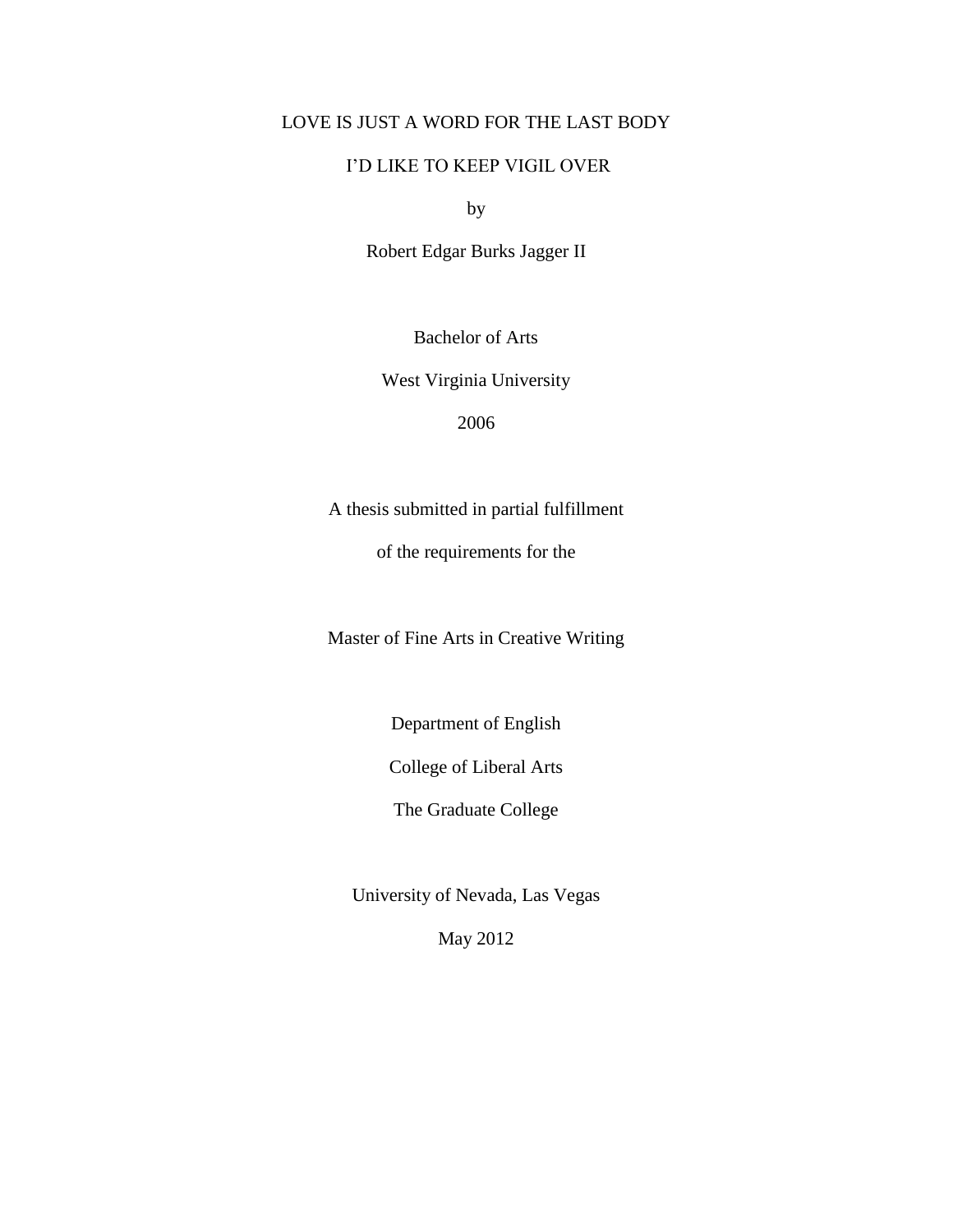

## THE GRADUATE COLLEGE

We recommend the thesis prepared under our supervision by

## **Robert Edgar Burks Jagger III**

entitled

## **Love is Just a Word for the Last Body I'd Like to Keep Vigil Over**

be accepted in partial fulfillment of the requirements for the degree of

## **Master of Fine Arts in Creative Writing**

Department of English

Donald Revell, Committee Chair

Claudia Keelan, Committee Member

Maile Chapman, Committee Member

Michael Pravica, Graduate College Representative

Ronald Smith, Ph. D., Vice President for Research and Graduate Studies and Dean of the Graduate College

**May 2012**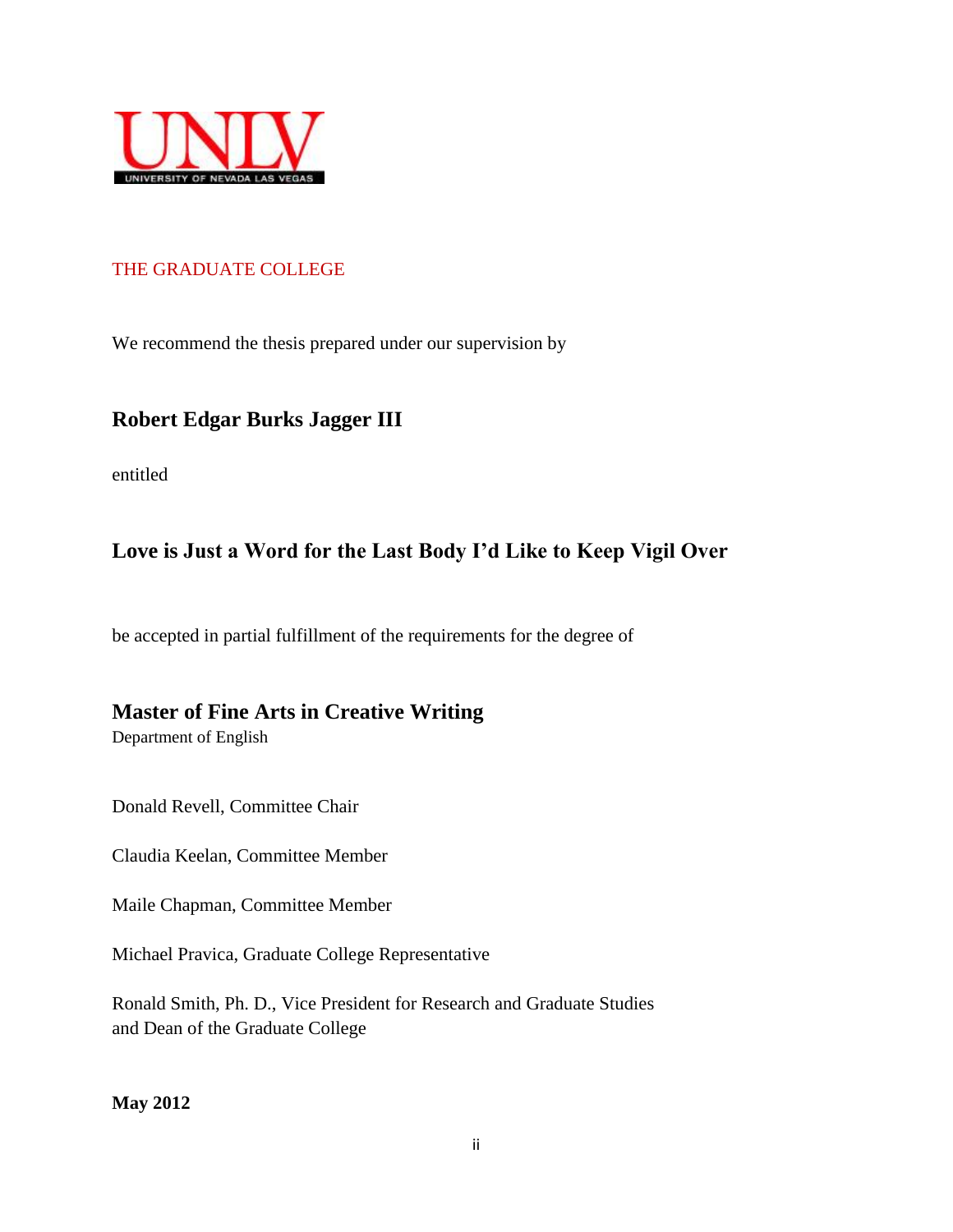#### ABSTRACT

## **Love is Just a Word for the Last Body I'd Like to Keep Vigil Over**

by

#### Robert Edgar Burks Jagger II

## Dr. Donald Revell, Examination Committee Chair Professor of English University of Nevada, Las Vegas

Love is Just a Word for the Last Body I'd Like to Keep Vigil Over is a collection of poetry that was composed during my time spent at UNLV. Comprised mostly of prose poems, it was heavily influenced by the works of Richard Hugo, Robert Coover, Joshua Marie Wilkinson and several French poets who are often categorized as being members of either the Symbolist or Decadent movement. At its best, the collection attempts to invoke a sense of Joseph Cornell's boxes—odd juxtapositions of everyday items and language that create new and uncertain circumstances. Unlike Cornell's boxes, however, the poems aren't confined by structure, but instead seem to always be pressing up against their boundaries and searching for a way out.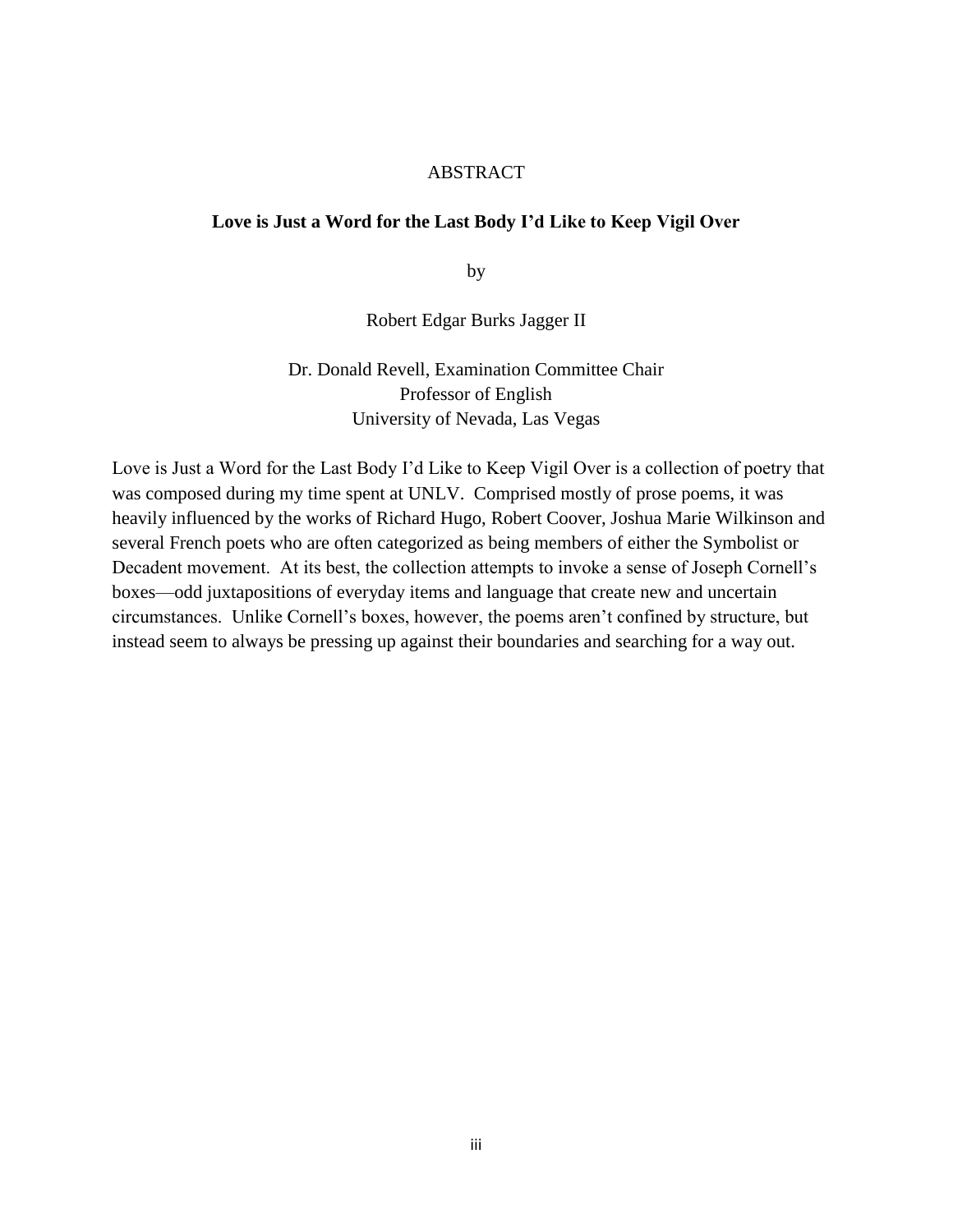| Dear Love, when I heard the captain say "insert the metal tip into the buckle, and pull the strap |  |
|---------------------------------------------------------------------------------------------------|--|
|                                                                                                   |  |
|                                                                                                   |  |
|                                                                                                   |  |
|                                                                                                   |  |
|                                                                                                   |  |
|                                                                                                   |  |
|                                                                                                   |  |
|                                                                                                   |  |
|                                                                                                   |  |
|                                                                                                   |  |
|                                                                                                   |  |
|                                                                                                   |  |
|                                                                                                   |  |
|                                                                                                   |  |
|                                                                                                   |  |
|                                                                                                   |  |
|                                                                                                   |  |
|                                                                                                   |  |
|                                                                                                   |  |
|                                                                                                   |  |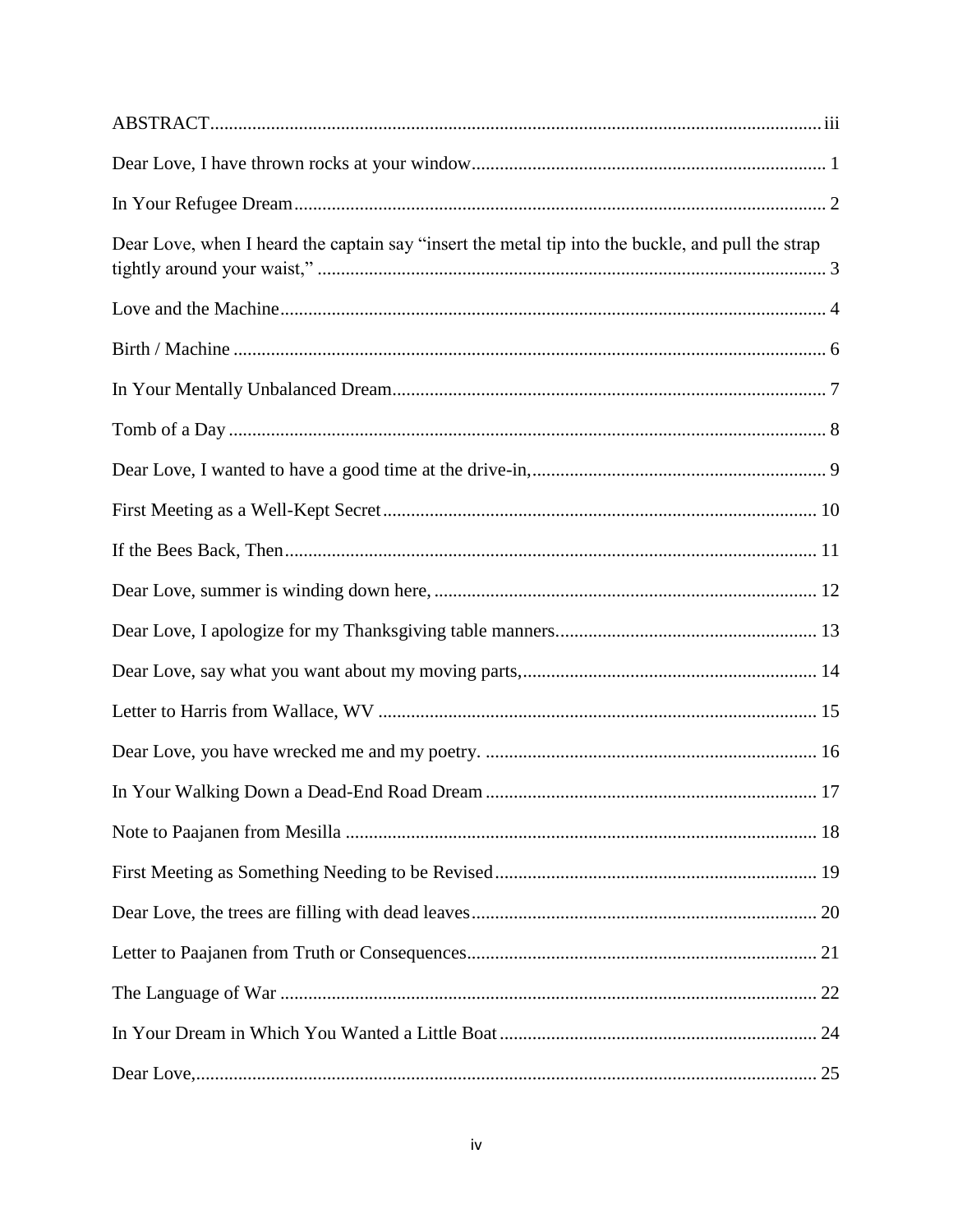| Dear Love, When You Said "To Designate a Vector Implies a Relationship"  40 |  |
|-----------------------------------------------------------------------------|--|
|                                                                             |  |
|                                                                             |  |
|                                                                             |  |
|                                                                             |  |
|                                                                             |  |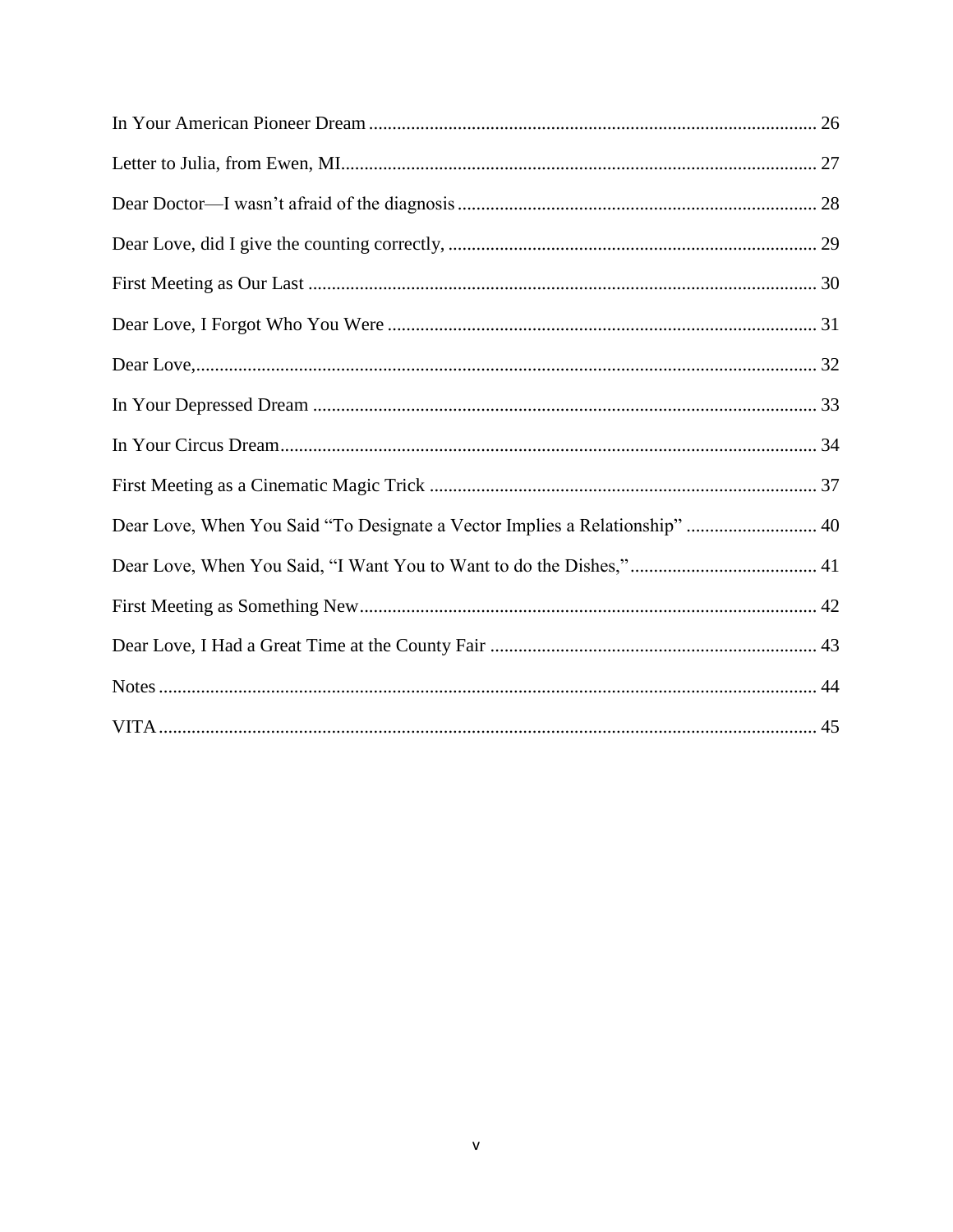#### **Dear Love, I have thrown rocks at your window**

for too long. Have you tied your bedsheets together yet? A patch of moonlight on the balcony, and you pulled me through the garden until we stood in its center to wait for the rain without an umbrella. You told me not to wake—that the recurring dream of you wearing a green dress and playing the table tennis game of your life was another rehearsal for departure. After the accident, I descended with you, step by step into the cistern half-filled with water, the water half-filled with water lilies. There have been too many unclean jobs, too much blood on me that was not my own, too many deadfalls and dumbwaiters. I am through with diagrams and math enough to work. Love, be on the last train home, let me rest my head on your shoulder, let me float down your long hair into sleep. I will wake up across the river with a new name.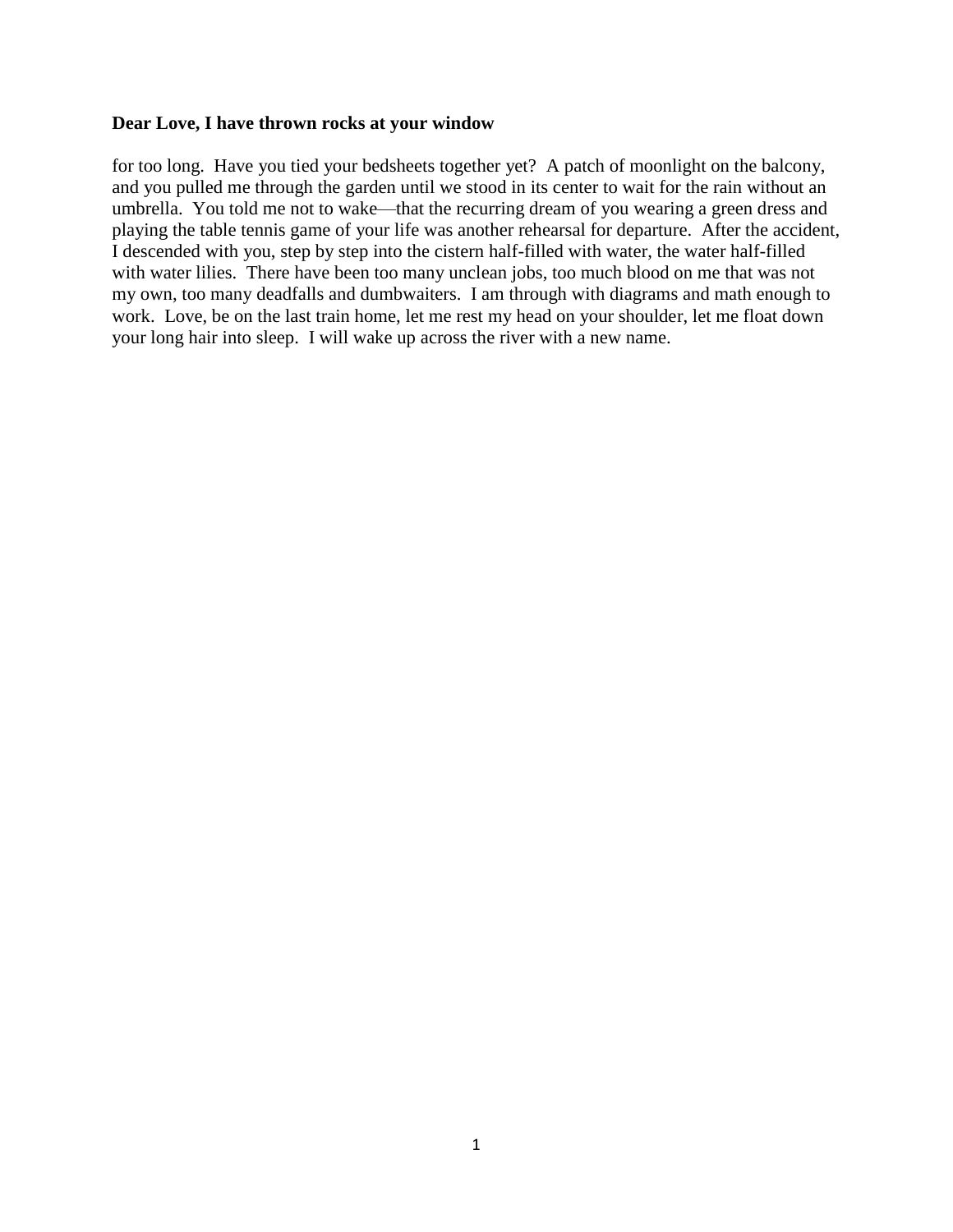## **In Your Refugee Dream**

As moths knock on the windows, you listen through the dark of the farmhouse. A soft candlelight comes toward you from the end of a long hallway. A woman calling herself Love grabs your wrist with her bone-white hand. She leads you into a room that grows dimmer with each heartbeat. You tell her, take me to the river. You cast your best net. You pull up a half-dead horse & ride it into the sunrise.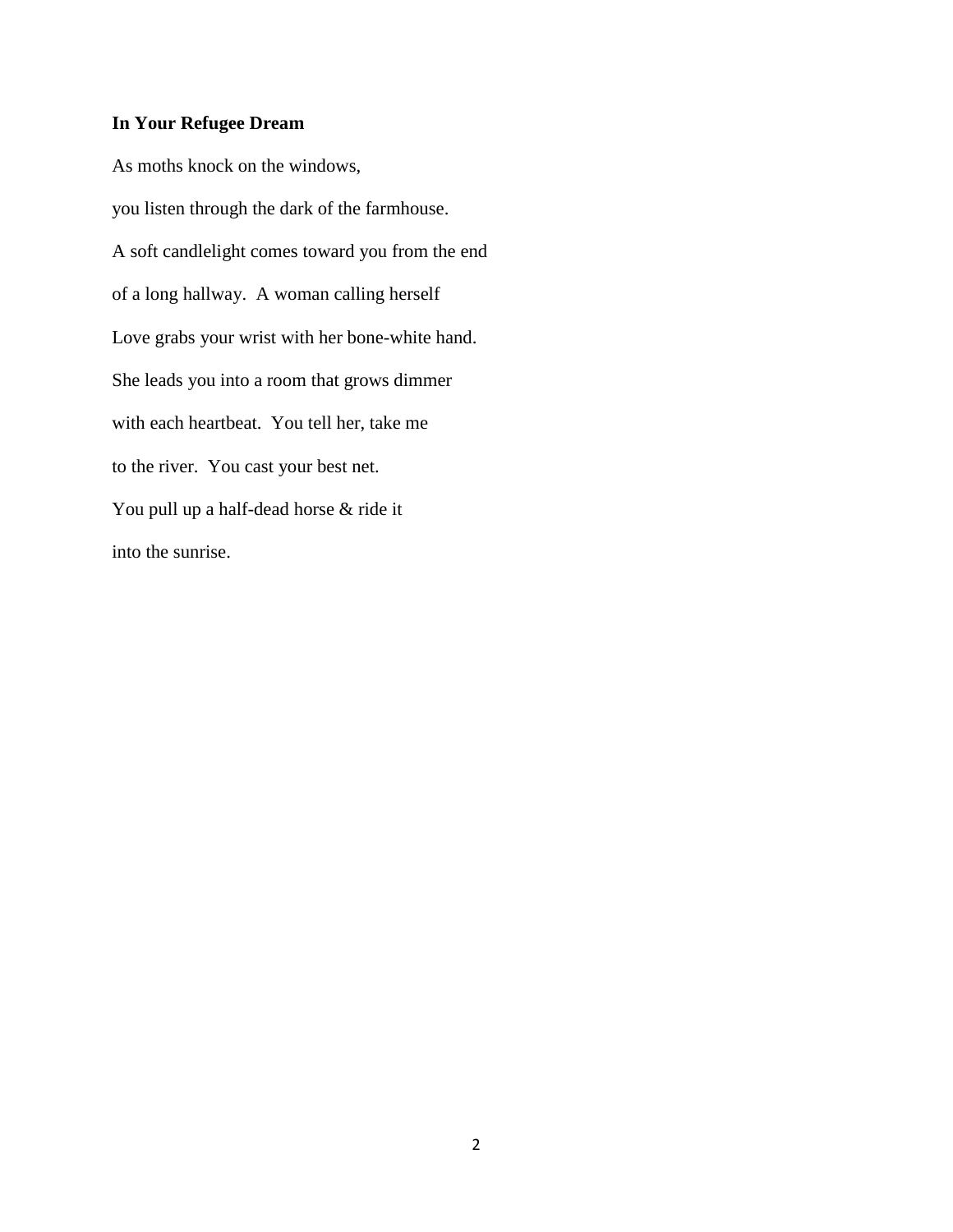## **Dear Love, when I heard the captain say "insert the metal tip into the buckle, and pull the strap tightly around your waist,"**

I wish I had inspected the airplane. Person after person brought on balloon, balloon, balloon, and the woman next to me wouldn't stop trying to make shadow puppets. It wasn't a duck, or a moose with one leg. My favorite was not the derelict squatter with a corn cob pipe. After I put on my 3-D glasses for the movie, none of my pantomimes or gestures worked. I found a fancy hat—for you, I will become World's Fair elegant.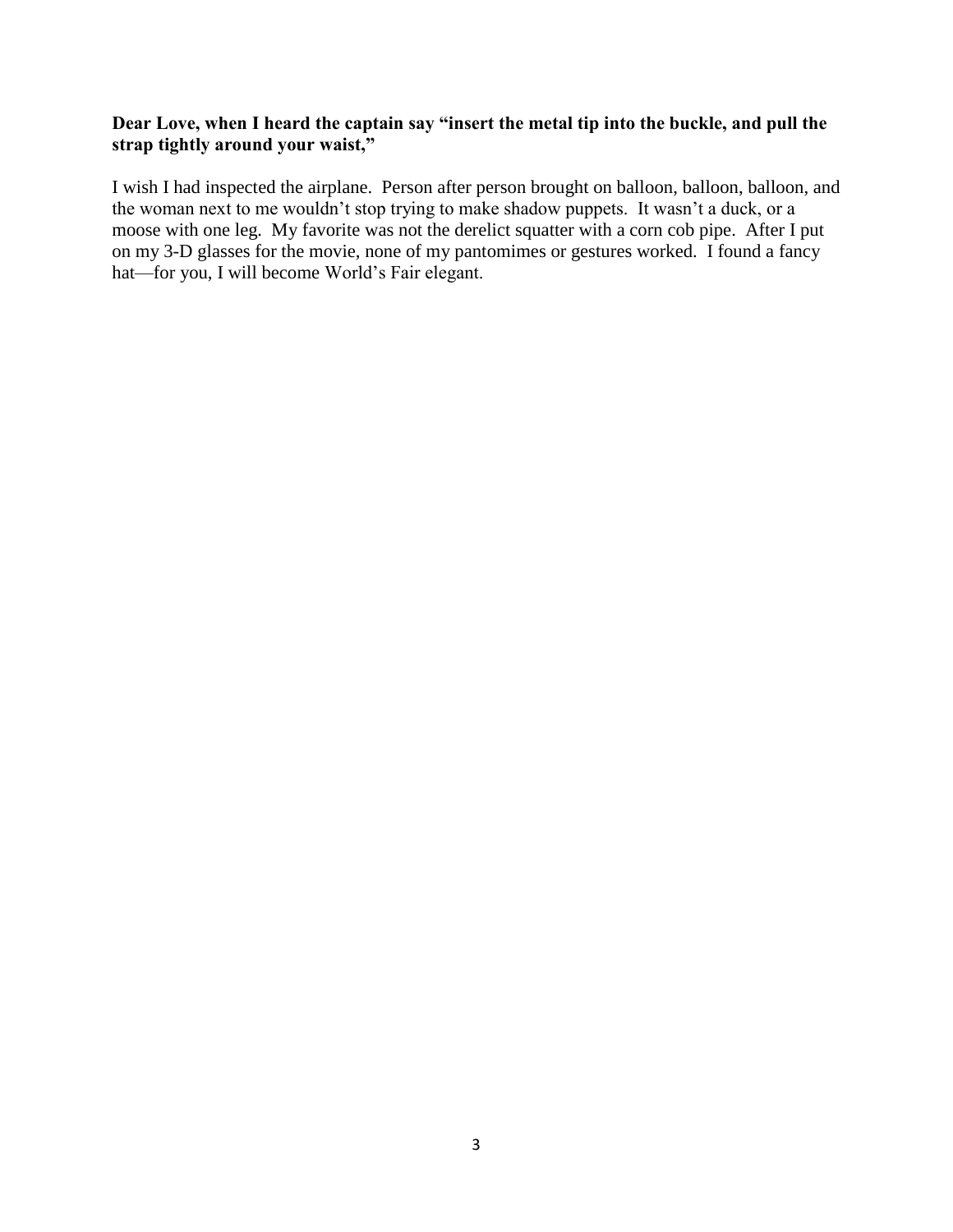#### **Love and the Machine**

They were creating. The women, bending gears to their own purposes, the men wearing goggles, wielding light and heat. *Crimp*, *crimp*, then, the welding. Finishing touches on the giant machine, and I was too shy for even a jig saw back in Klopfenstein's shop class, fearing the tension / motion of a blade and skin: the way they might combine (full of covet). They put it together piece-byprocess: precise repetition, gear teeth into grooves, and and and it chuffed autonomous once they cranked the chromatic engine (each turn, a half-tone) efficient in its ellipses, oscillations; its apogees drawing intimate. The shape it took was the shape we all wanted to take: a body

 $<$ cont'd $>$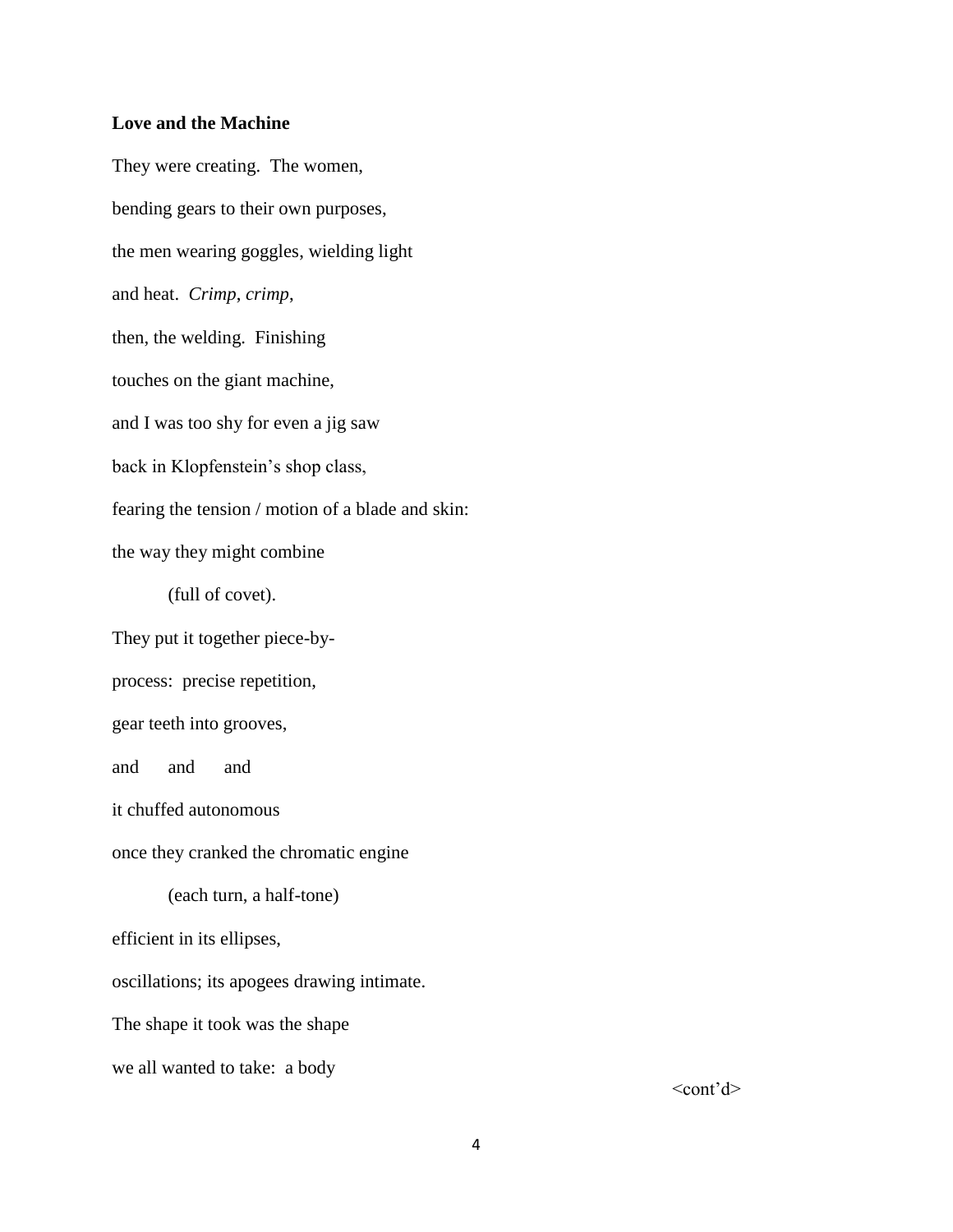finding its form. Years later,

I dreamed of being the beginning of the story:

small bit of conflict; a linchpin.

This is how it started: I turned

the hand-crank thirteen times to set the machine

in motion (tine-by-tine uncomfortably up the scale)

my tendons stretching,

a flinch.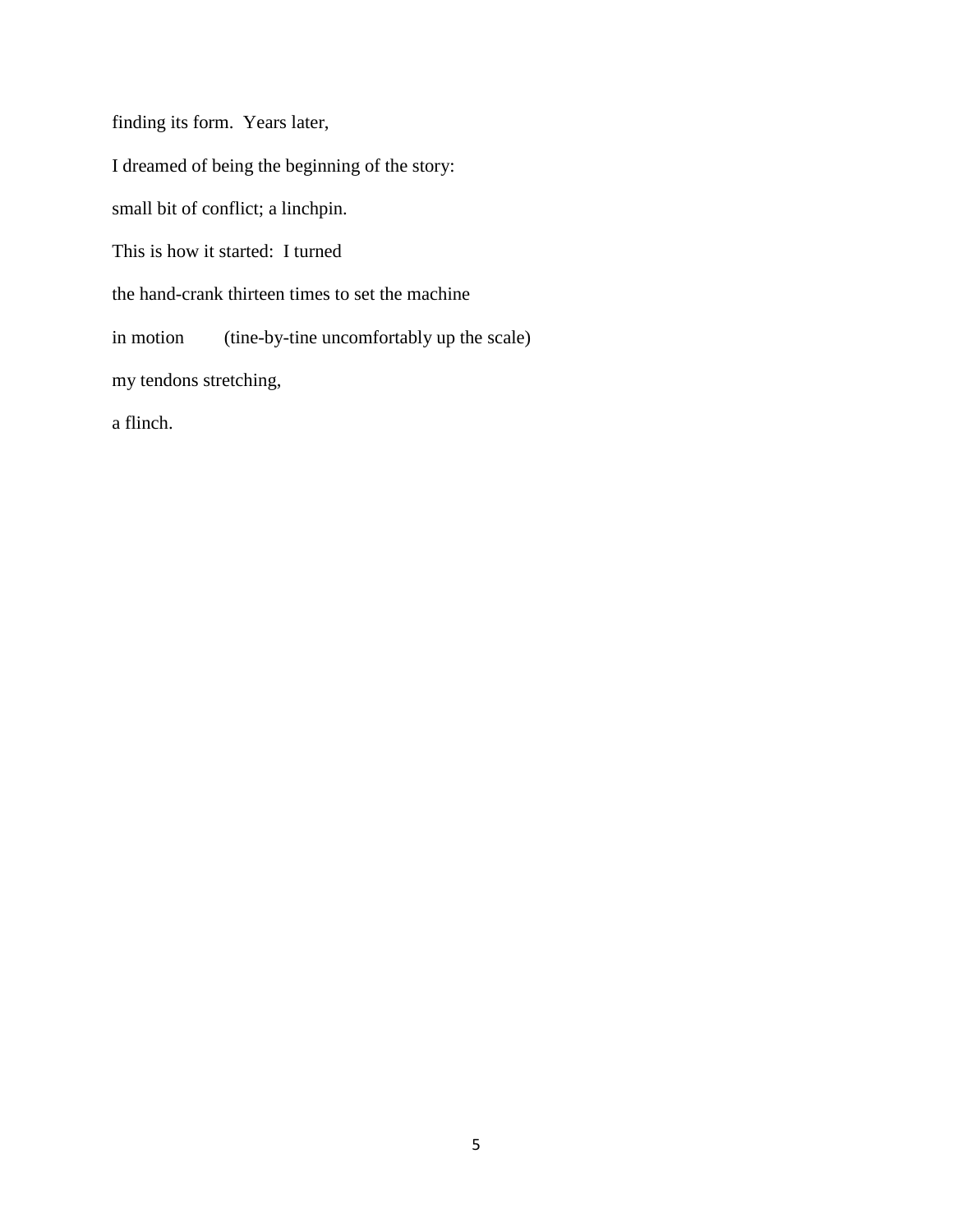#### **Birth / Machine**

(after Arthur Ganson's "Child Watching Ball")

Limbs plucked from the body, one by one, twisted off, thrown in with the sawdust and metal filings.

(No:

fingering the laces of a baseball long, thin fingers to push inside a mouth.

No wrist to be slapped, no more *no*, *don't do that* no propulsion method.)

It was a cheaper model—

this made it easier to separate the head with two quick pulls, \*pop\* of tension gone slack,

the nippleless torso holey, hollow. I turned its smoothness over in my hands before discarding it—fingers lingering

for underneath the smooth skin a small struggle, a gurgle, a coo.

I covered my blueprints with logarithms, the elliptical path of the red rubber ball, the sight line of the tiny head.

Here, now: watch the hand crank turning faster and faster a whirlgig above a crib.

The ball is oscillating away: this is the stimulation. Eyes wide open. Turning—turning. Dizzy with precision.

(No: slow roller—easy grounder *keep your eyes on the ball*, *son*.) Because, watch. There he goes. Such a good boy.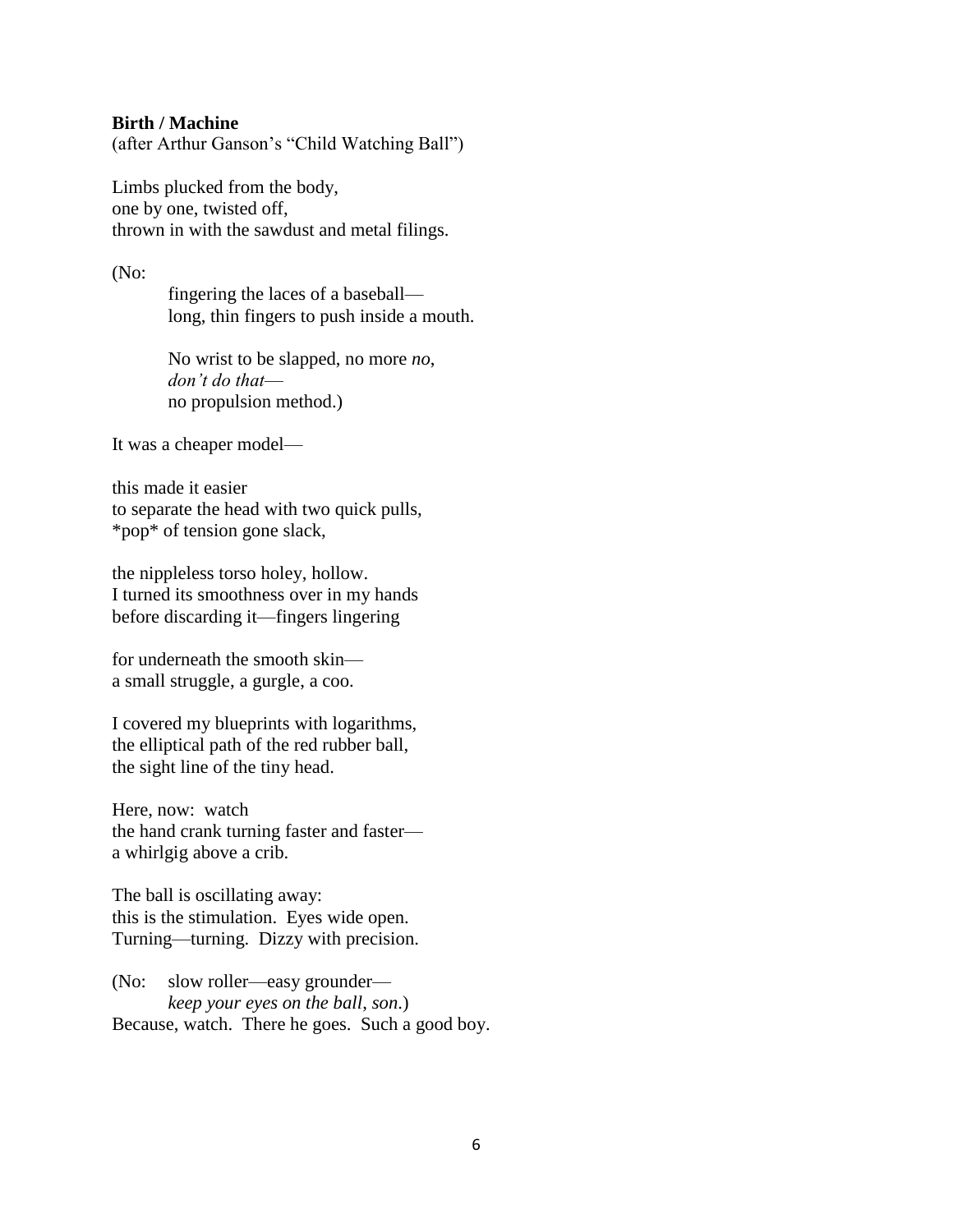#### **In Your Mentally Unbalanced Dream**

You stand at a beige door. Children slip you a funny eye and smoke cigarettes by the lamp pole next to the building. You walk through an abandoned city full of fresh produce on the shelves and good meat in the case. The lights are burning bright enough to start a fire and the children follow you. All of the birds you have never seen in your life roost on a long telephone wire that might go on forever. The oldest of the children has a face that constantly changes and reminds you of your face as a child. You find yourself with a stone in your hand. The other children chant "It's all a game" as they clutch their Raggedy Ann and Andy dolls. You throw the stone at a whitewashed "O" in "laundromat." The sound of shattering glass reminds you of the laughter of children. You know the worst thing about being a child is how easy it is, and how hard it is to go back. In this dream, the last dream you had ended the world. The littlest child waves to you, calls you by name, and takes you by the hand.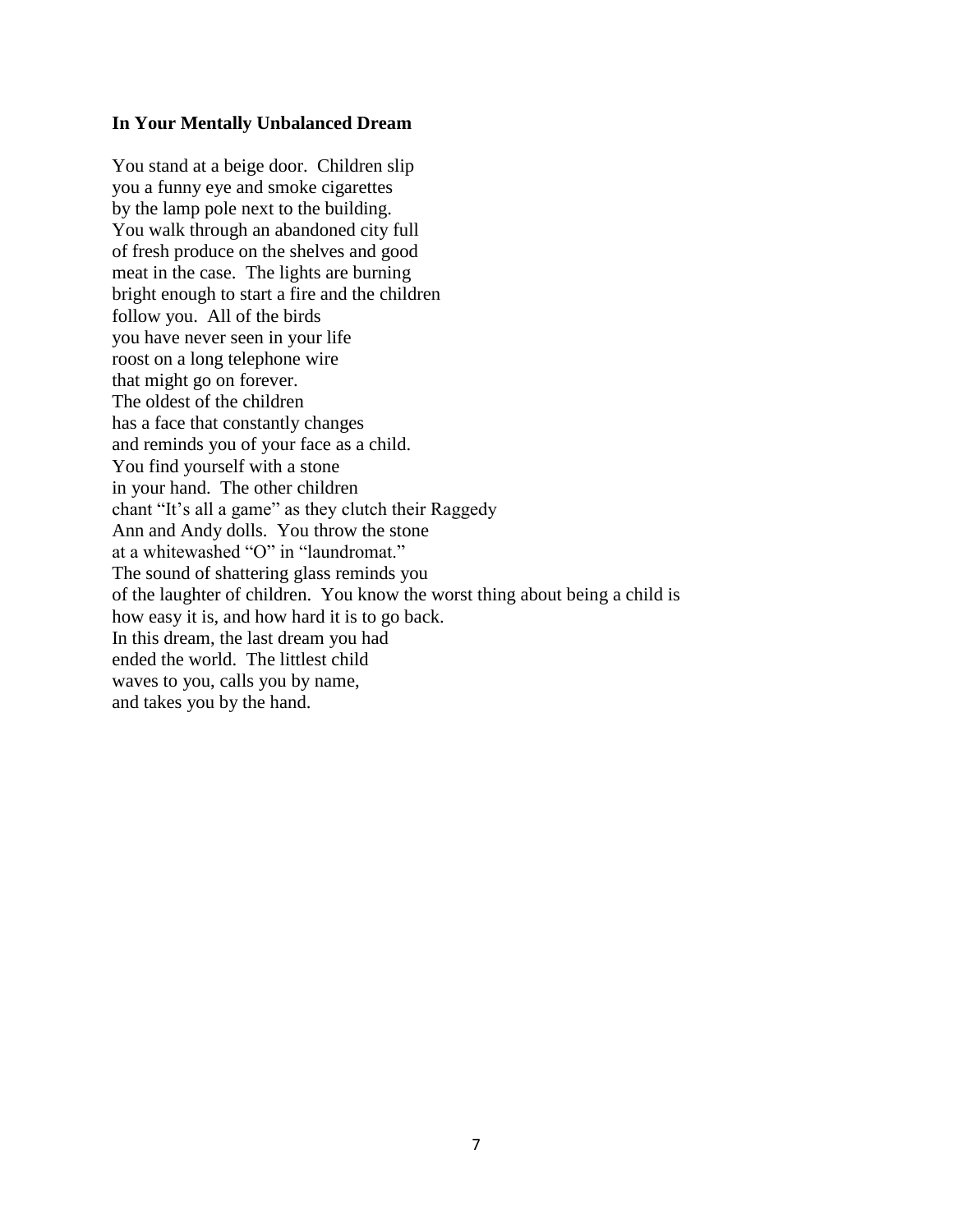## **Tomb of a Day**

Night is a gift, a clenched palm opening to reveal itself wholly empty. If I could talk to the man who made the universe a machine I'd tell him: Good job, I can't tell the difference and if time creates space or vice-versa. The universe will grow without me, my troubles not among the moon, clicking branches, chimes that pierce the darkness. Sound the land survives.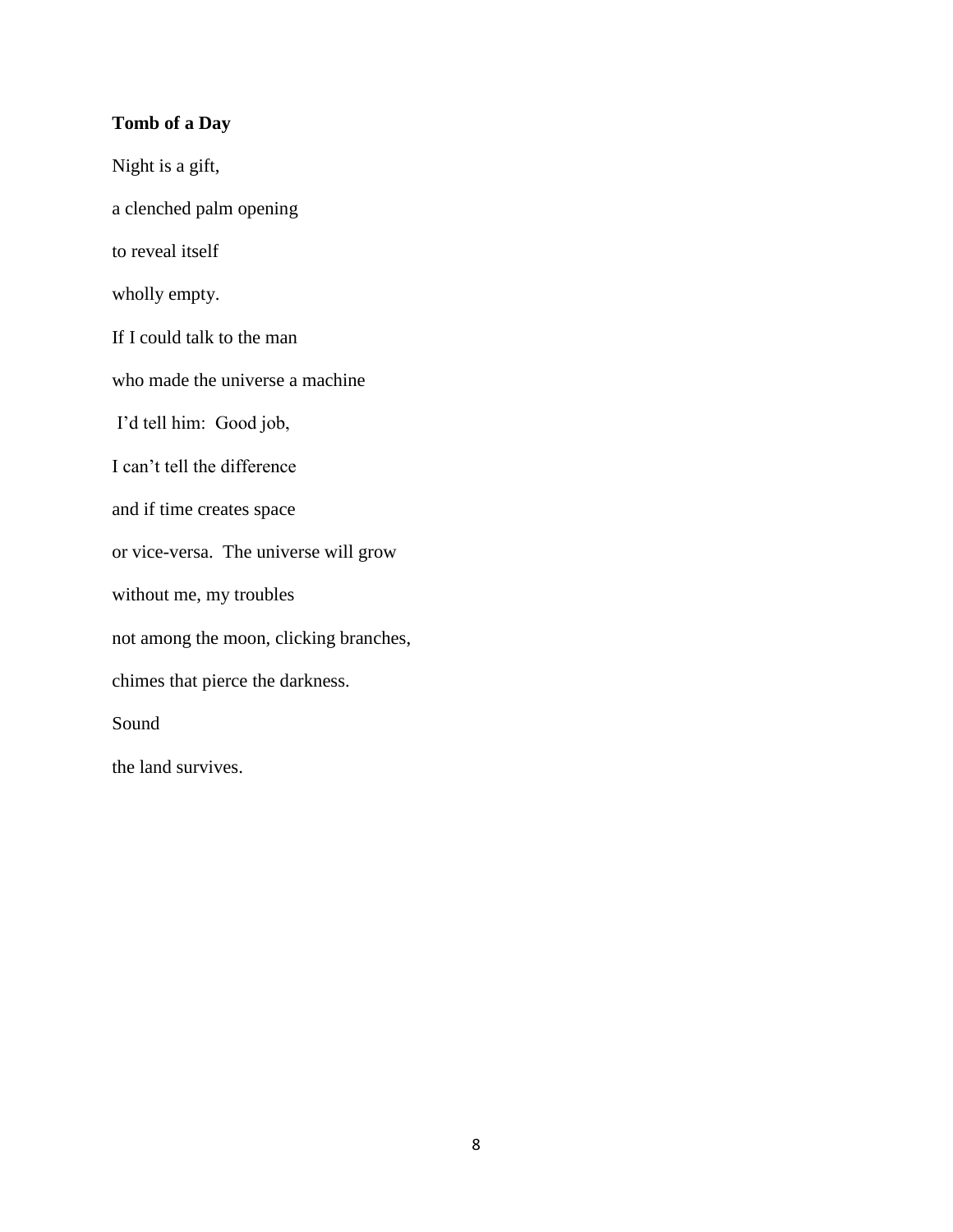#### **Dear Love, I wanted to have a good time at the drive-in,**

but someone left buttery popcorn behind, and I was close to filament. The children started slipping their dirty fingers into each others' mouths, and the live animator couldn't synch up with the Wurlitzer. How nickelodeon! I thought about sneaking off with you into the tall grass at the base of the hill beside the movie screen. I thought about the only time I've ever touched you in a bad way. There's been a change of plans—you can find money sewn into the dirty silk shirt hung up in my closet. Don't stop. Keep pushing past Reno. Mineral and materials ladder up the city— enough glass for a fantasy, so much neon desiring eye, eye, eye.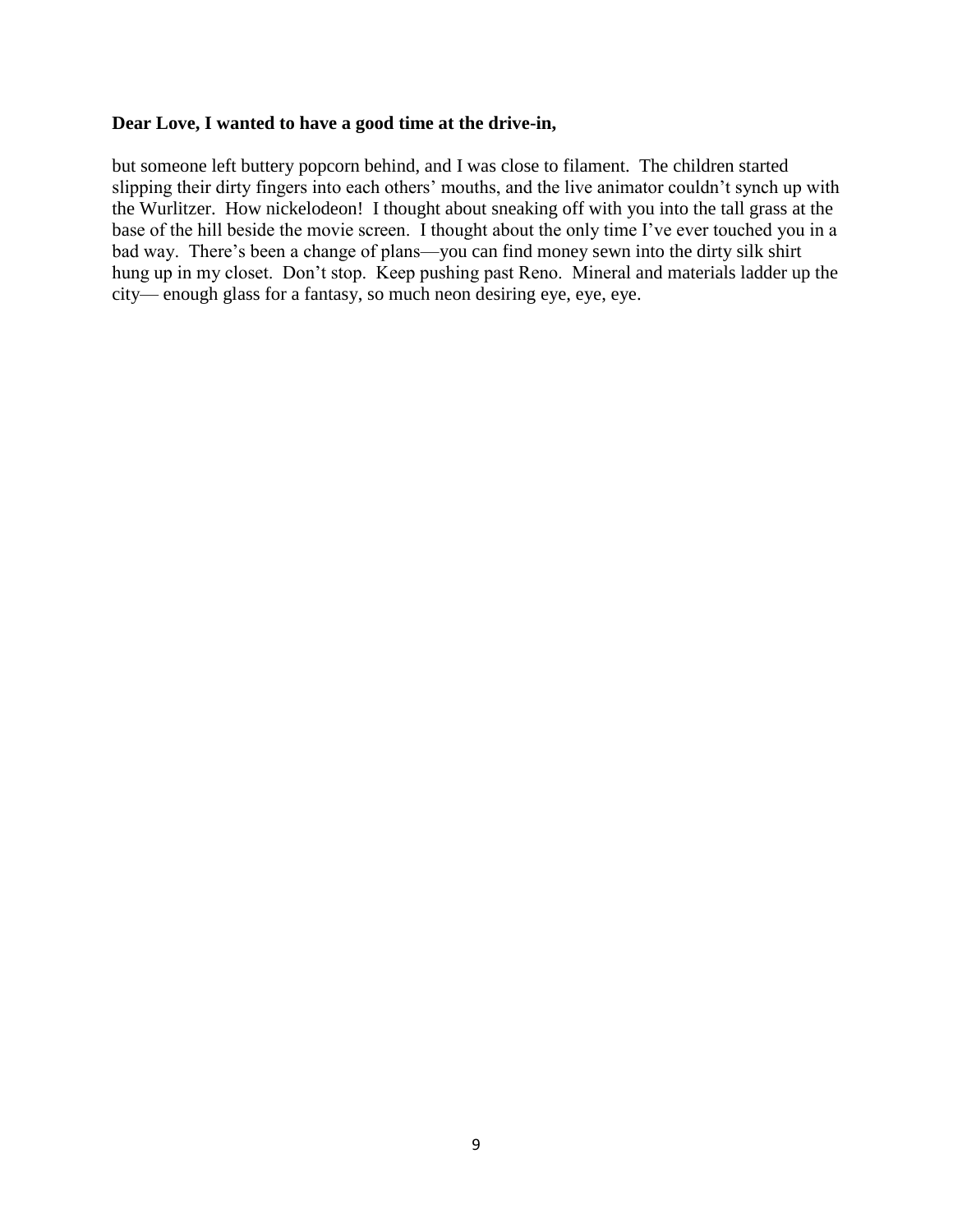#### **First Meeting as a Well-Kept Secret**

We have gone without murders, car chases, sex scenes: seedlings planted off-screen (listen for the audible gunshots, the wisecracking sidekick's big celebrity voice silent—watch the darkened silhouettes moving, the clouds of birds flying away). But now she has been spoiled by Disney movies; wants her dresses elaborate, spinning and swirling around ankles a camera panning up, hoping to catch a flash of something *white*. She wants her own Prince Charming, the happily-ever-after kiss that will leave her best days to future imaginations. Ah, if only we could define ourselves as something more than smudged cells: this obscured formula, and push our relationship to the suggestive wake-up-beside-the-other-in-the-morning sorts. Perhaps we are both just tired, and would like simply to show our teeth.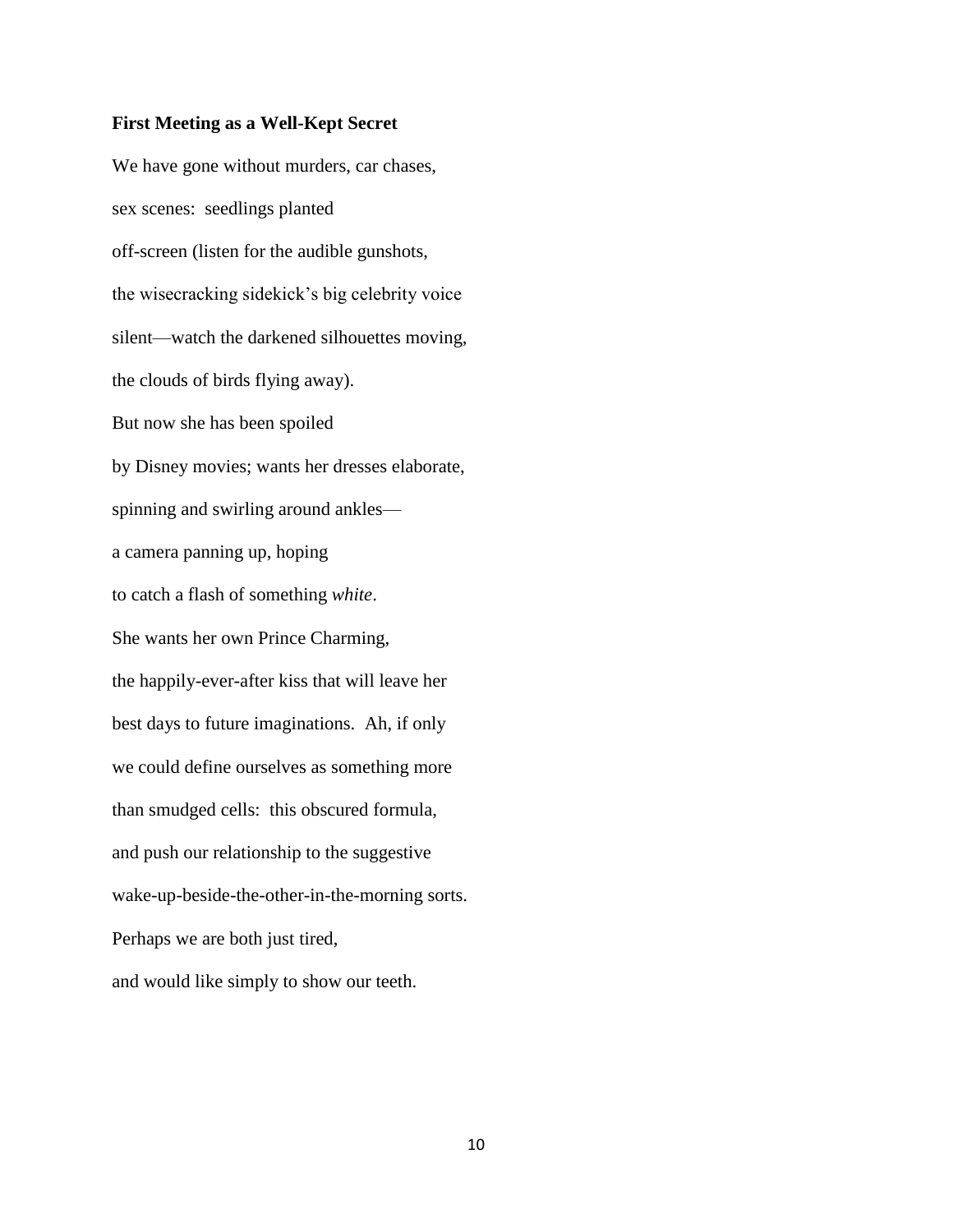#### **If the Bees Back, Then**

we will slip our shoes off and sit in the spring grass. This bee, almost like a hummingbird, hovers by the tree in search of new buds. Like Spring, love has become new again, has taken the shape of flowers

I folded all night and strung up in your bedroom the gesture annihilating all else I have and could have done. To believe that the beloved is too dear to the heart

to write about is to believe the promise of Spring is false—green shoots from the cold ground, a bird alights on the branch overhead the world wakes around us and does not wait to be recognized.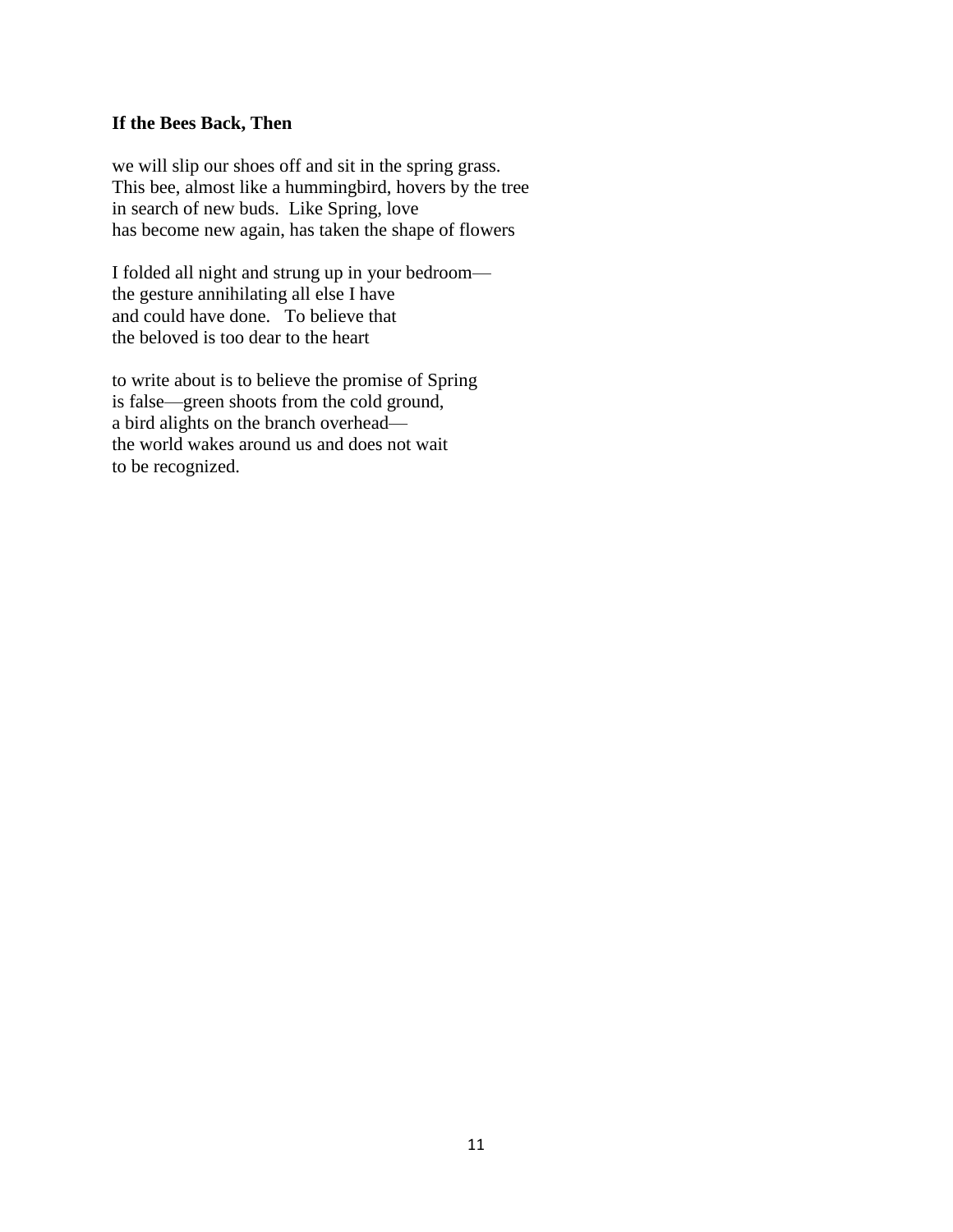#### **Dear Love, summer is winding down here,**

and the grass has burned off enough to reveal what goes on here at night. I found the bleached hindleg because I followed the trail of ants. I tried to guess it back together from what I knew and could only think of an animal the size of a briefcase. I'm sorry I told you about the dove fallen from its nest—an explosion of feathers the morning after and days later they're still picked from dogs' teeth. Like me, the bees are about to leave for wherever they go—but still some stragglers lingering around the purple hyacinths we tried to foster. The ones that are dying stay in the light that's left.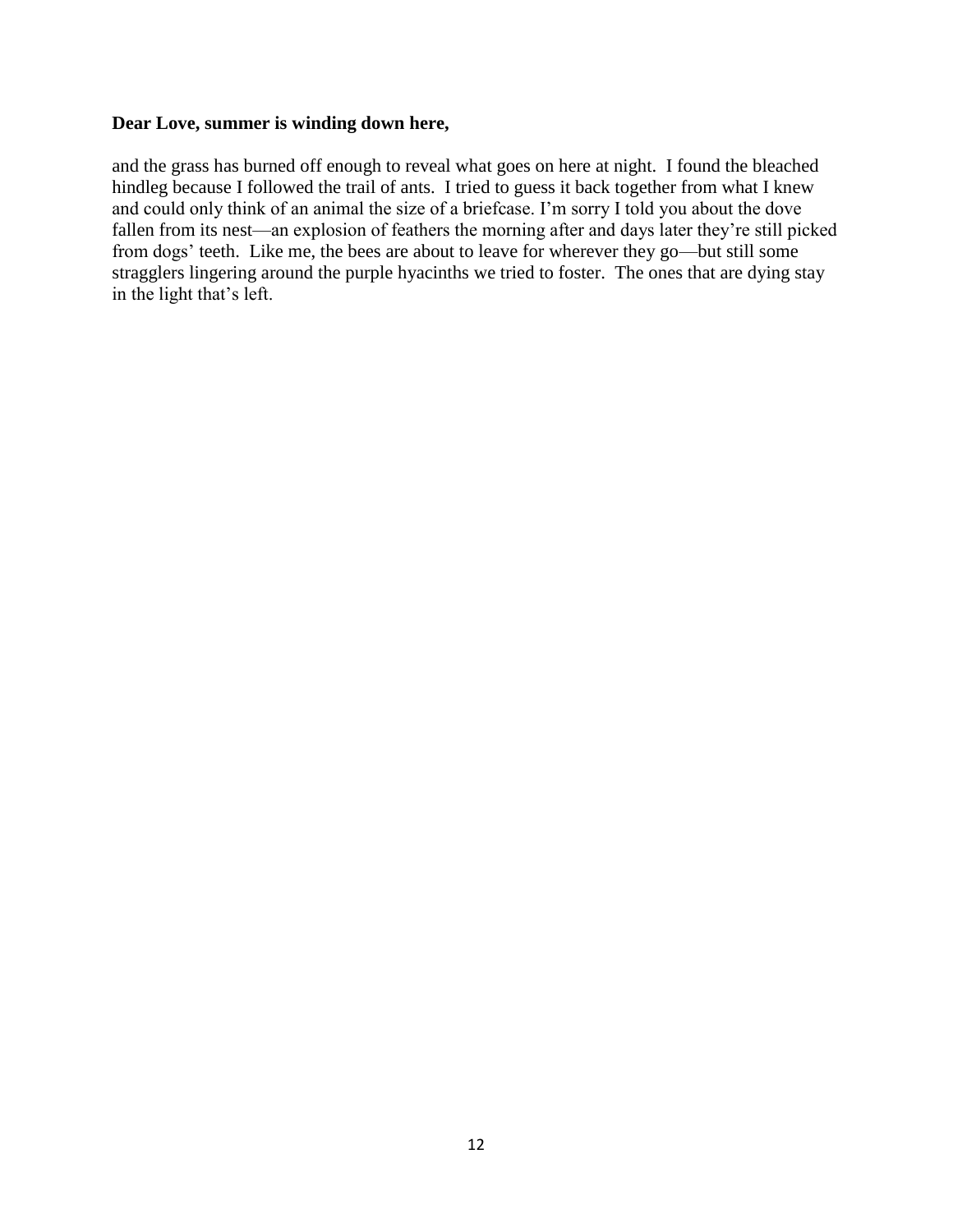## **Dear Love, I apologize for my Thanksgiving table manners.**

I often think of my home, my parents and lost affection. There should have been no mention of the bone saw, no contingency for the bellows. No, I do not recall  $x$ , I do not recall the narrative, I do not recall the mercurial consonants trying to fuse themselves together. Our lives span genres and tired blood pumps through our veins. Wishbone after wishbone snapped apart.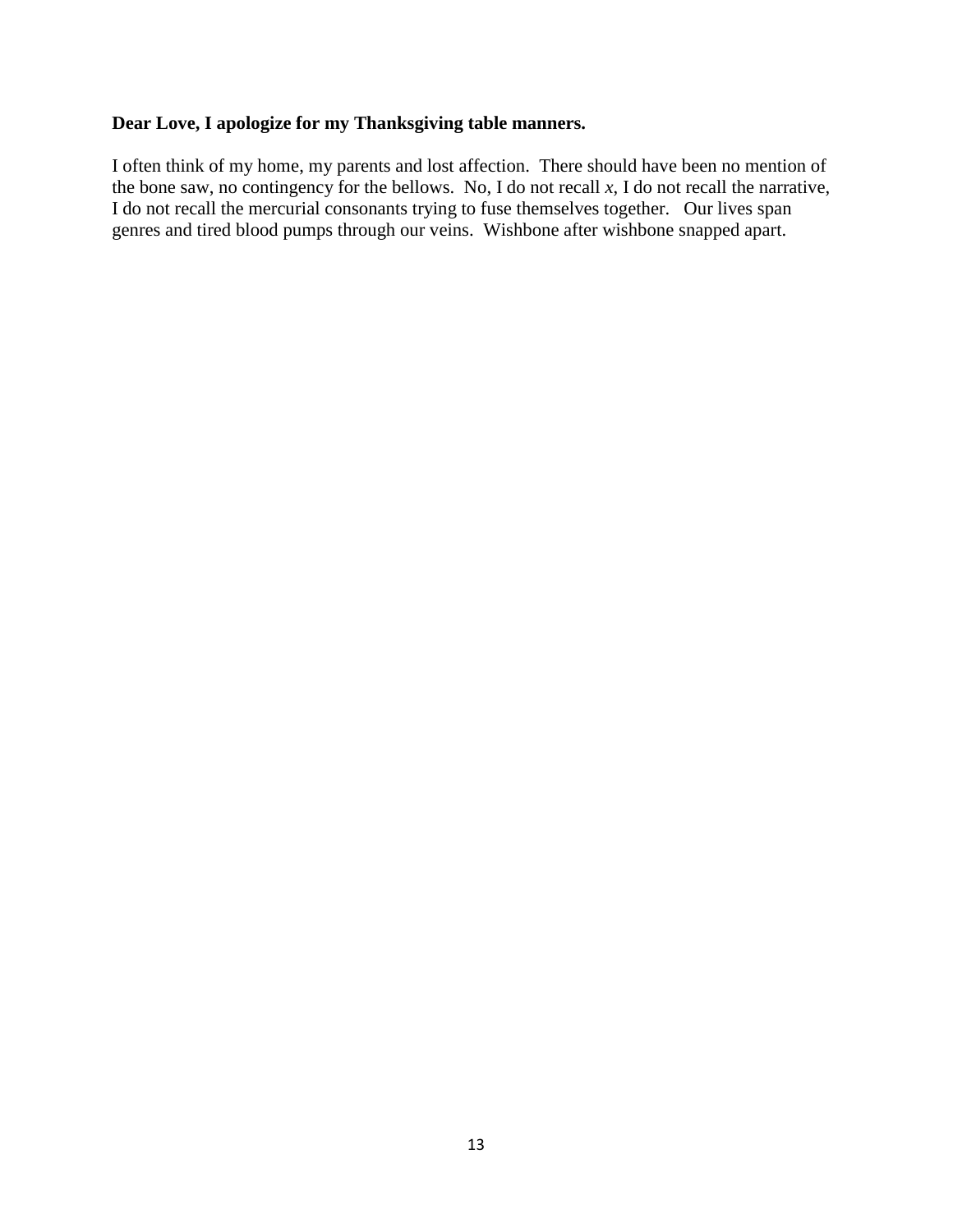## **Dear Love, say what you want about my moving parts,**

I knew we were finished once I saw the inner gewgaws of the machine and I saw my presence was dangerous. Before it was just you and I and the road. Now I cannot rest without a reason there is so much unused circuitry. I hear my mother is eating shoe polish straight from the tin, and I wonder about all the chalked-in things of this world. Are there better words for it? After the room full of overturned top hats, you told me to travel light, but Love, my heart is there, and I have never been able to leave.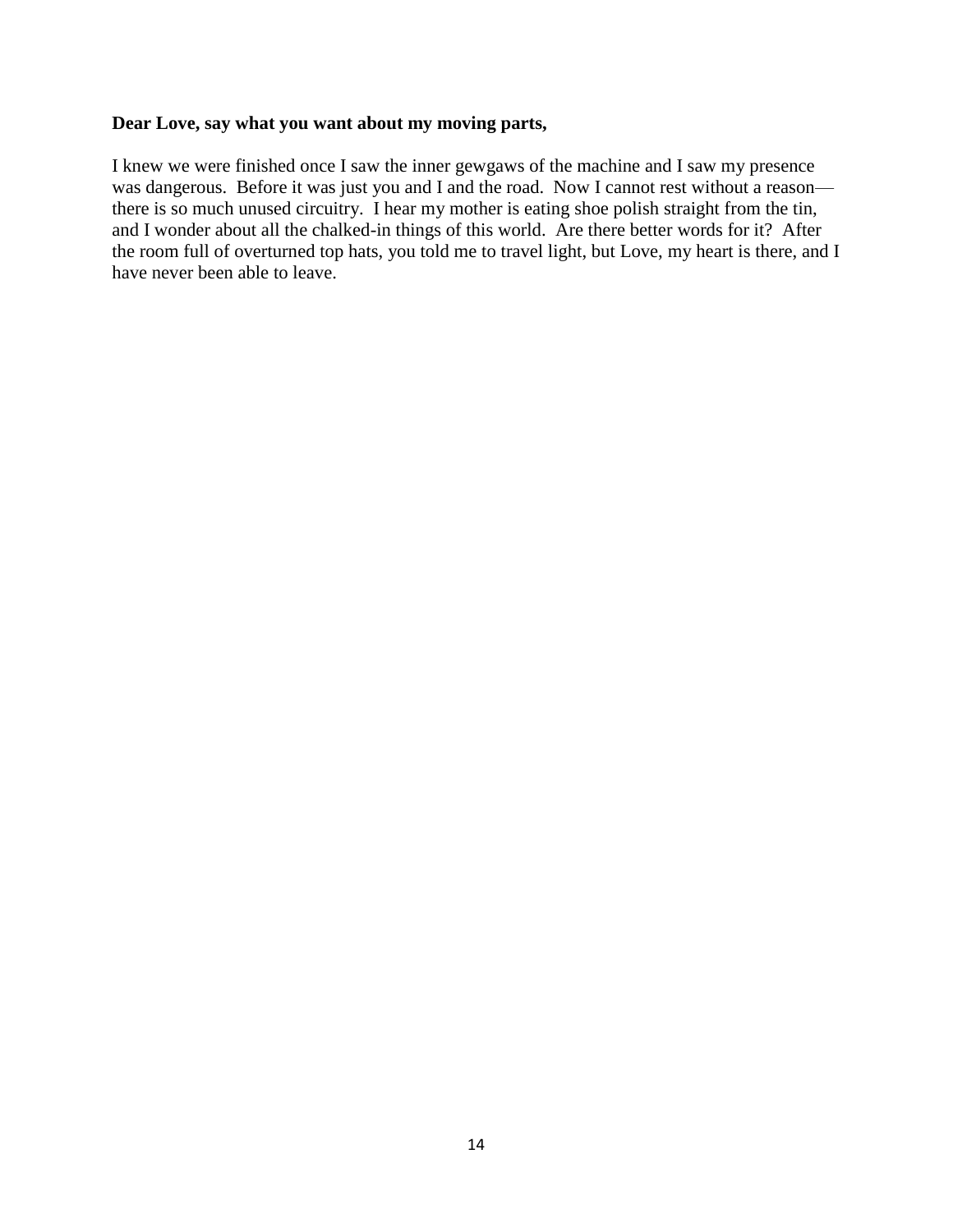#### **Letter to Harris from Wallace, WV**

Dear Michael: I regret what happened to you and feel like I've led you astray. Or more like I wasn't there. Who knew that on that night we met and went to one of Morgantown's lousiest bars, and I had my mane of hair and my black puffy vest, that eleven years later I consider you one of my dearest friends? By the way, did you know that I picked that vest out of the garbage? I don't know how you did it—yard after yard of Guinness or Sam Adams and I was puking on the walls and throwing bananas into our toilets. You, though, always had a quick smile for a lady and your endearing white-boy swagger. I am glad you have outgrown most of the whiteboy swagger.

I think the bravest thing you've done was telling me you were getting a divorce when we were in the treestand outside of Tygart Valley. The wind that day would only stop long enough to get a few words in at a time, and in that broken way you told me the whole story about how everything fell apart. I never knew that your dream was to fly, and that your wife left on long study breaks and finally just left. You know the spot by your home with the railroad tracks, the one that if you're going fast enough, you catch air and land twenty feet down the road? When I left, it felt like that. Just a little extra burst of speed and suddenly you're sailing. My daddy never gave me any advice about how to leave a state, but he always told me to never try catching a falling knife. I'm never comforted knowing that it's usually the wrong people who get the deaths they deserve. You always manage to navigate winding country roads and come back with a smile on your face and a bag of pepperoni rolls. Save a late night alphabet car game for me and keep on leading. Much love. Bobby.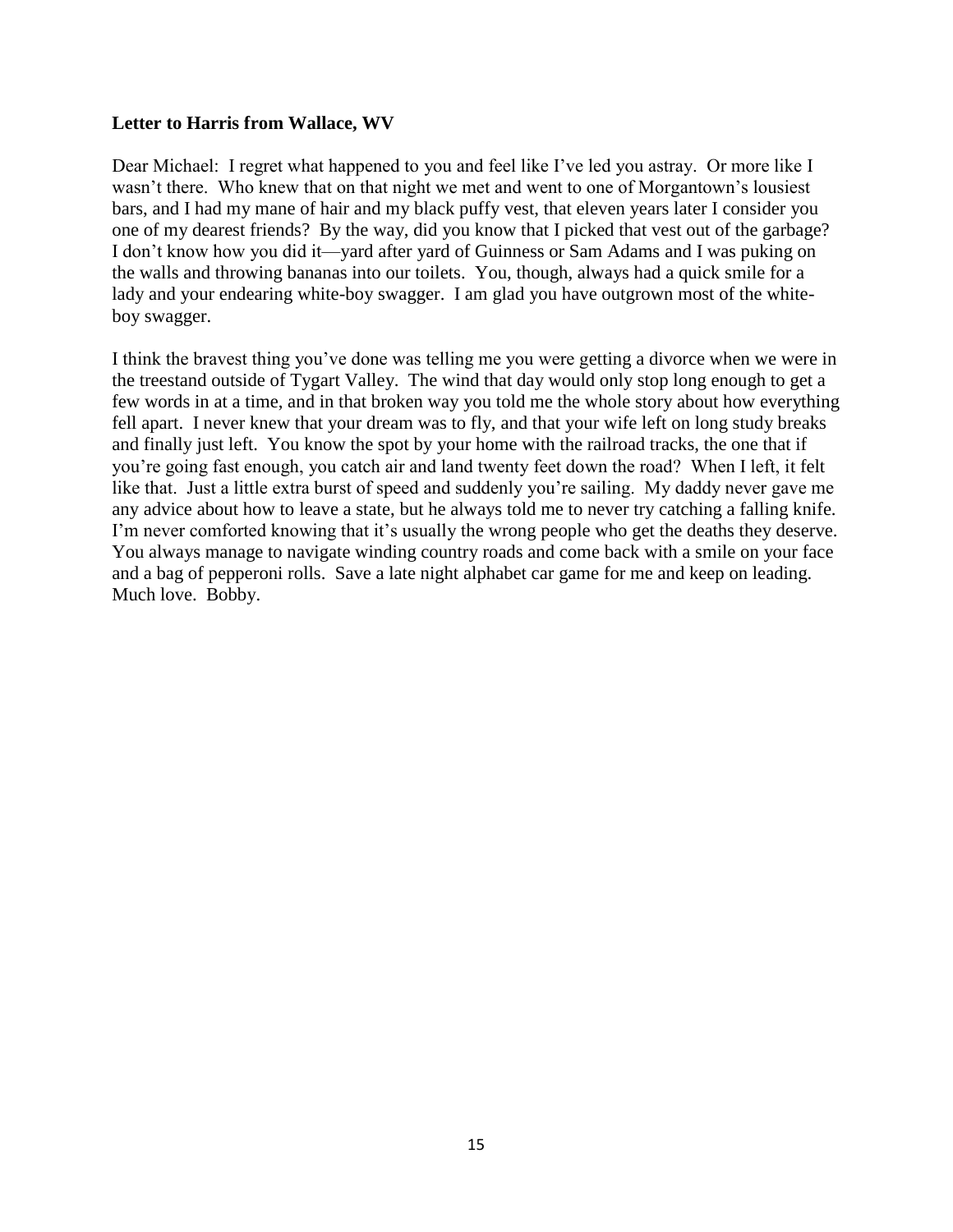## **Dear Love, you have wrecked me and my poetry.**

We watched the snake into the underbrush and couldn't stop the quail shrieks afterwards. In that desert, I am an immigrant promising my shoes to scraps, and am following the calliope's tiny song into the distance over the dunes. When we first met, I felt there was more to scavenge, that language was a door left standing, shut in its frame in a bombed-out house. But here are the fires, and the grasses to feed them. As they roared past, we waved, and everything was gone.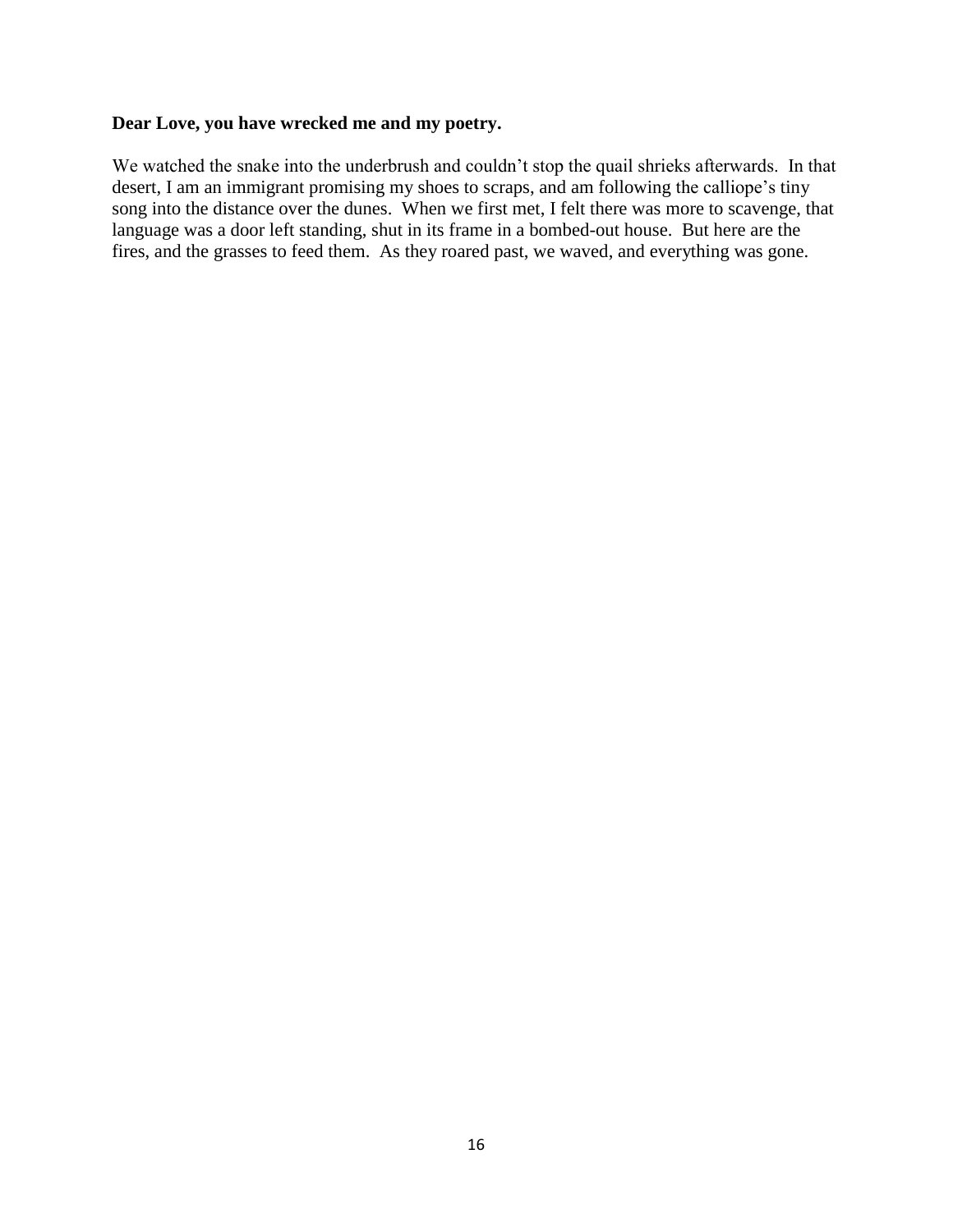#### **In Your Walking Down a Dead-End Road Dream**

It is hot & sticky & the air swells with cicadas. You pass a few birch trees & the gravel becomes coarser under your feet. A maroon Chevy truck trundles down the road behind you. As it passes, a man holding a hacksaw watches you from the front seat. You walk the road with a good girl. You do not hold her hand, even when you discover the small creek cut through the field and a memorial to the last roost of the Passenger Pigeon. A maroon truck passes you and the man in its bed is cradling the neck of a wounded horse. Further down the road is a barn with its sides blown out. There is hay rotting in its loft. There is a cloud of dust rising in the distance ahead of you. Something red or maroon is approaching. The girl you are walking with says, let's turn back and save the rest of the walk for tomorrow. On the way back, you're still not holding hands.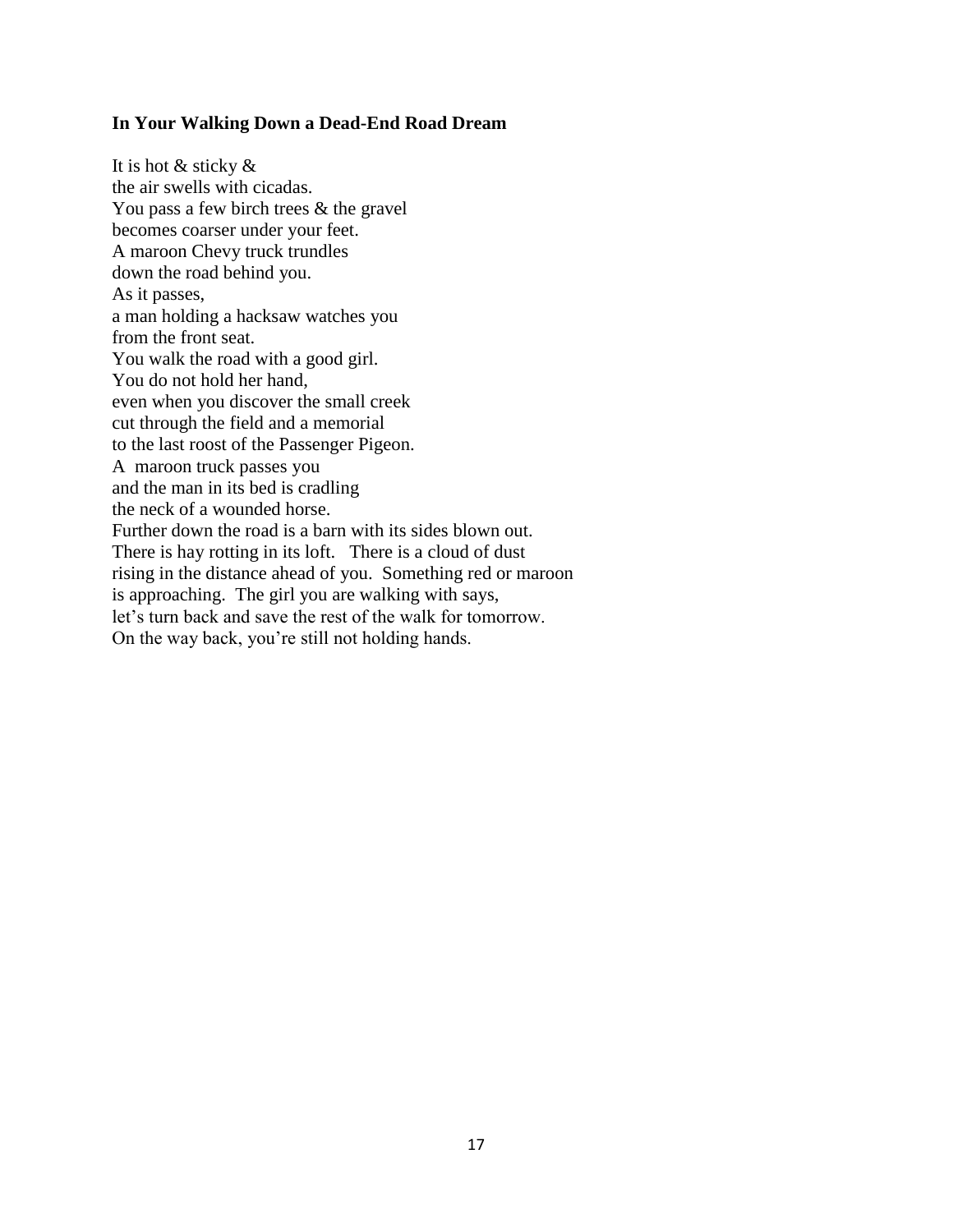#### **Note to Paajanen from Mesilla**

As always, I go off alone under cover of darkness. I waited for the narrative to be turned loose, waited to hear your song too good to hold in your lungs. Now there's just one more thing to X out. I was jealous, years ago, of the men you smiled at in the dancehall, the ones who, with only the lightest touch and gesture, could keep you spinning. Unwound that gyre and found enough electricity and copper to burn a filament through the night and a key to fit your tiniest locket. I know to say "I don't want to lose you" admits a sort of defeat. I wear your ring in your stead. Love, there is rain breaking over the mountains and still a great distance to travel. There is no last line of defense. I spur the car faster down a hard road into the heart of the storm.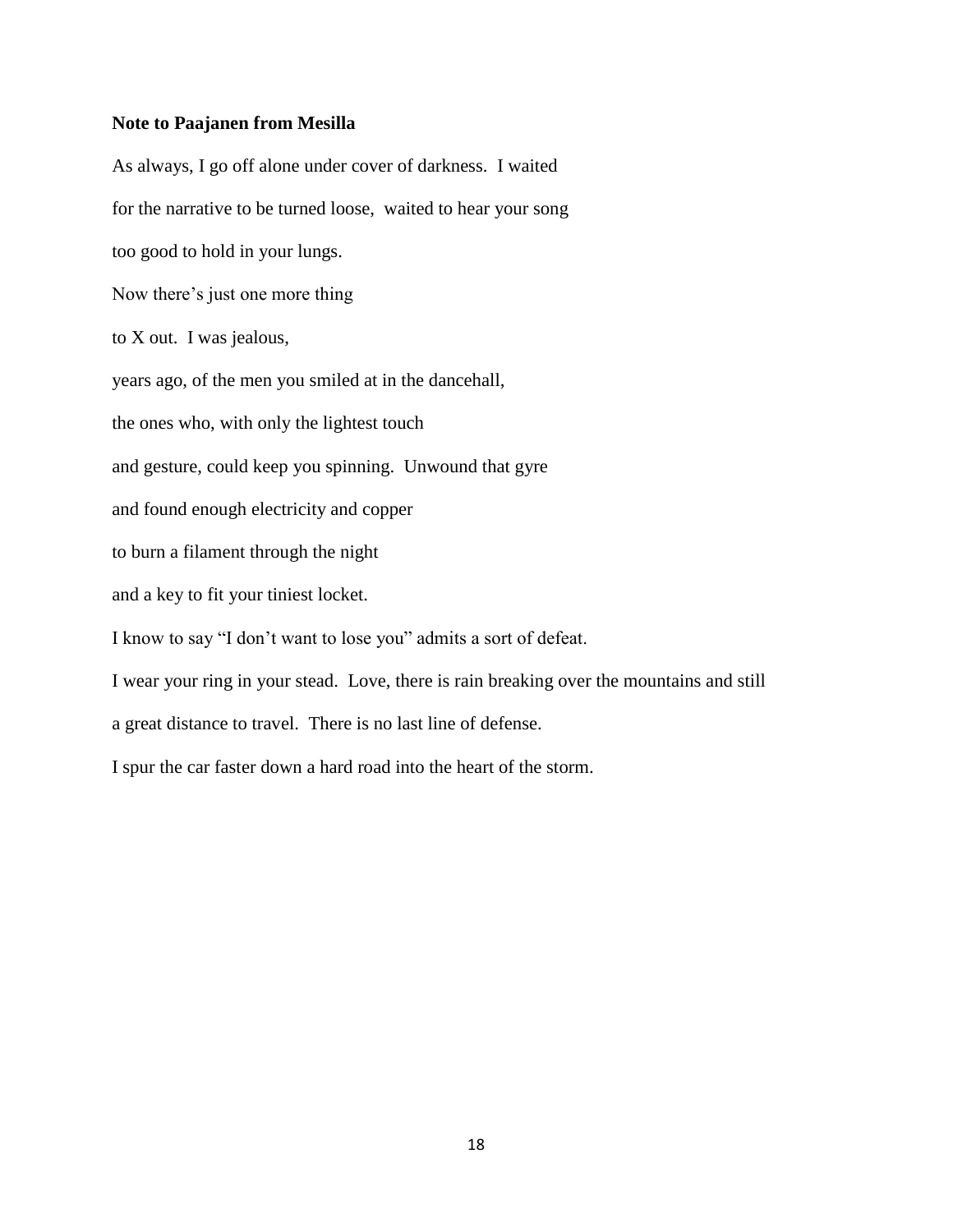#### **First Meeting as Something Needing to be Revised**

Already, the story undoing itself despite efforts to pin it down prop by prop like a grade-school diorama—

> But it was unclear where to place the paper moon, our cornstalks a maze of stiff pipe cleaners—

Because we often argued the *first* time. Remembering it wasn't wholly unpleasant. It was

> a mouthful of nouns like *nipples* or *splinters* multiplying in the margins our accounts altered with each strike-through;

the to-not-to-step-on-toes criticism of workshop often repeated: *maybe cut this*, *cliché* (*?*), *perhaps you could…*,

> *I'm not so sure.* That's the way it was; Memory Xacto-ed out (line, line), "kinesthesia of space" and "bare surfaces" soldered in— (the sense of overlap, the idea—)

wad it up like a pucker, a pair of pouty lips. No. Not that one. The other.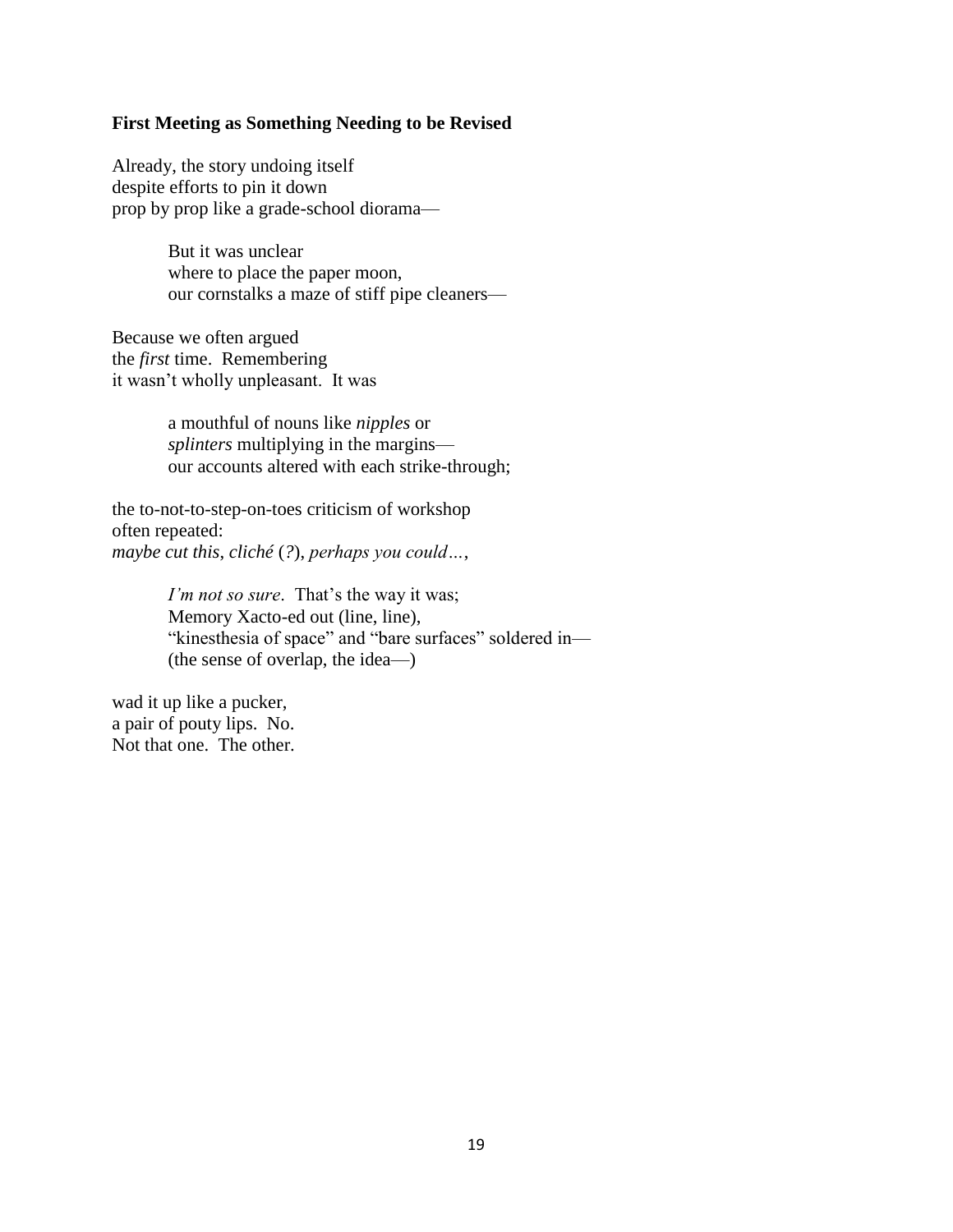#### **Dear Love, the trees are filling with dead leaves**

and the air smells of smoldering mesquite after it rains. Are the birds homeless where you are too? There is an injured one here to nurse back to health. I stood on my tiptoes and put it on the highest branch of the flowering dogwood I helped my father plant years ago. Sometimes it will cock its head and croak a warble when I approach, too weak to fall from the sky and tear at the blood-dark earthworms shallow in the soil. Sometimes I want to ask you if I love this bird, if you are here with me now. I think about the early seafarers fingering their lonely sextants and astrolabes by starlight, searching for the silhouette of land ho. An answer.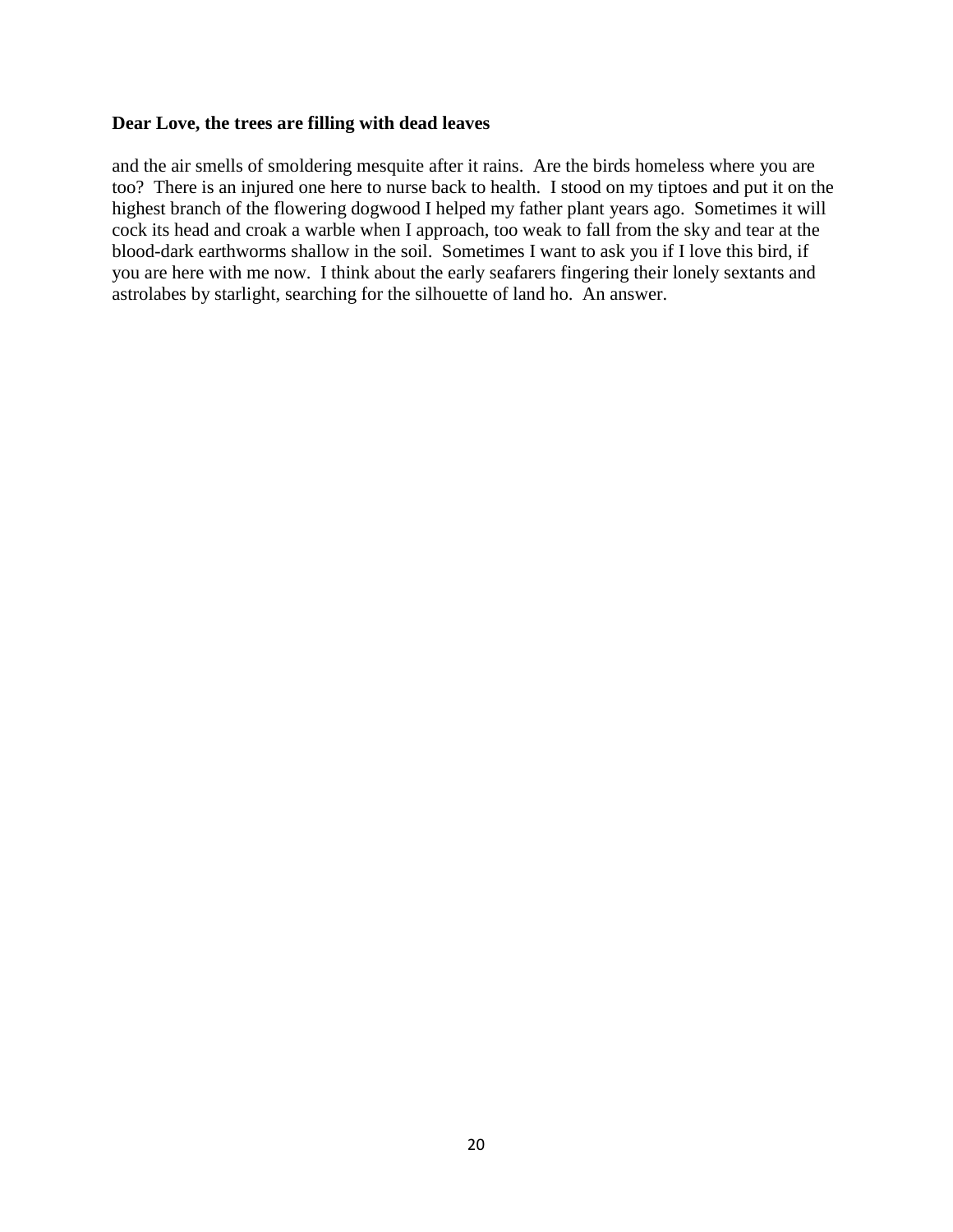#### **Letter to Paajanen from Truth or Consequences**

I walked through the remnants of the wrought-iron gate, past the walls, the bits of glass and brick and the wire that jutted from the compacted earth where the house exploded. A snake into the underbrush and no way to stop the quail shrieks afterwards. Your father once gave me a blueprint of almost everything he wanted in this life: a courtyard with a small marble lake, benches from maple or teak and our hands full of splinters. Rosemary, jasmine and the hydrangeas we could all be knee-deep in. There is a figure on a distant hill—a rider on a horse carrying a cross with a fern leaf that springs the world into its four elements. A compass rose and the winds to guide it. A long time ago, we tried to sail a jalopy that we built from a bathtub, bicycle wheels and an old TV set across the desert. You stitched us sails from the hats we collected along the way and the clothes off our backs. Like then, I'm starting in on my second bottle of wine and there are clear skies until morning. I might never be able to say you've made me a clean man, but like the world, I will be honest again and again. Love always, Bobby.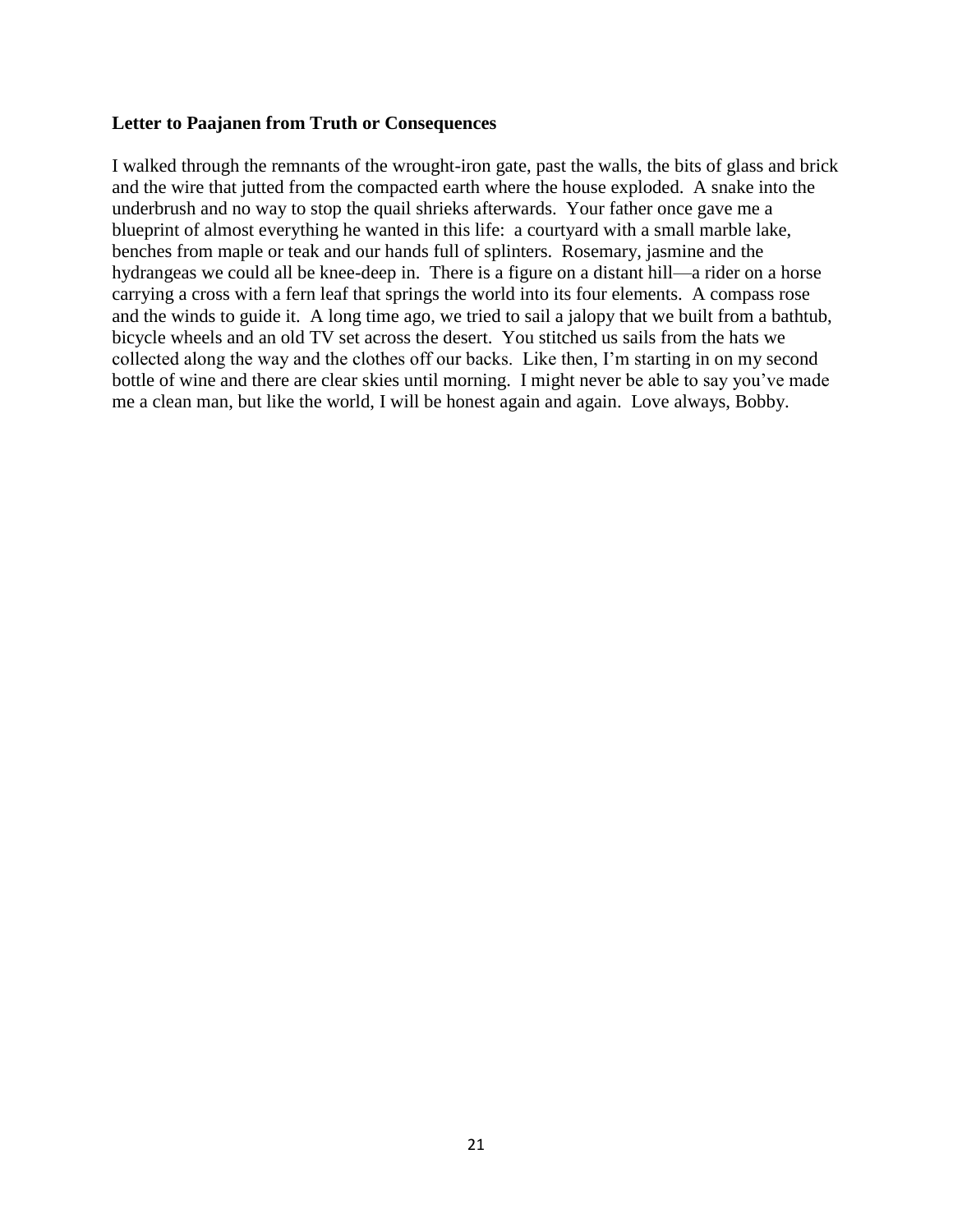#### **The Language of War**

#### I.

At first, the enemy was generic, a noun, like *casualty*, moving through the columns M.I.A., P.O.W., K.I.A.

Even though "we don't do body counts on other people," crisply-folded flags are still being delivered to our next-of-kin; those numbers "a metric to assist

in conveying magnitude and context after a battle." But even those words are nouns, and still, are a more symbolic concept than a proper person, place, or thing.

#### II.

At home, we dig foxholes enough for concealment. The higher price we pay at the pump, the constant celebrity smear

on TV news, sub-prime mortgage rates and soccer practice. Out in the field, though, they're preserving what they can

with arterial chemicals: non-aldehydes, conditioners, anti-edemic solutions, humectants. Cavity fluid to treat the viscera. Counter-stain for the jaundice.

### III.

The robots in our factories create new ordnance: more ways to kill most efficiently—

language like *thermobaric* (imagine the worst thing possible). Our imaginations running wild.

There are schemas for that. An ominous-looking blueprint.  $\langle\text{cont'}d\rangle$ Certain hinges.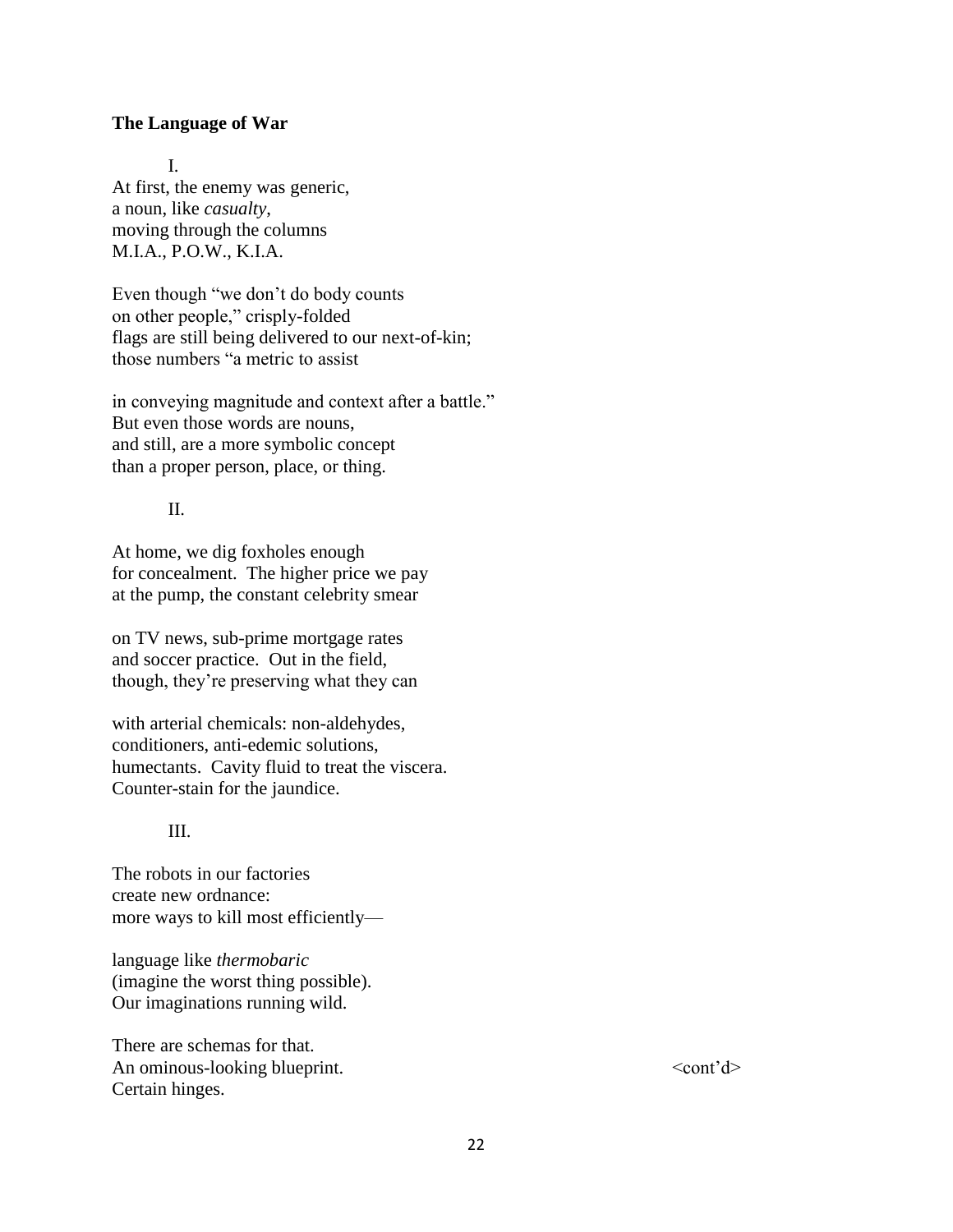And now, the army is ordering their guns to calibrate a new *working envelope*. A T.O.T. barrage. The shells we mass-produce to burst.

First, the seismic release, then, the whistling. Then: coordinate 51b B30a 3.5.

It can be that precise, the seeking the Lieutenant surveying topography, eyeing the contour lines, the bent blades of grass

after the grunts in the field lift their bodies— [ x , y ] adjustments of Cartesian motion,

each point its own coordinate, each coordinate, a body.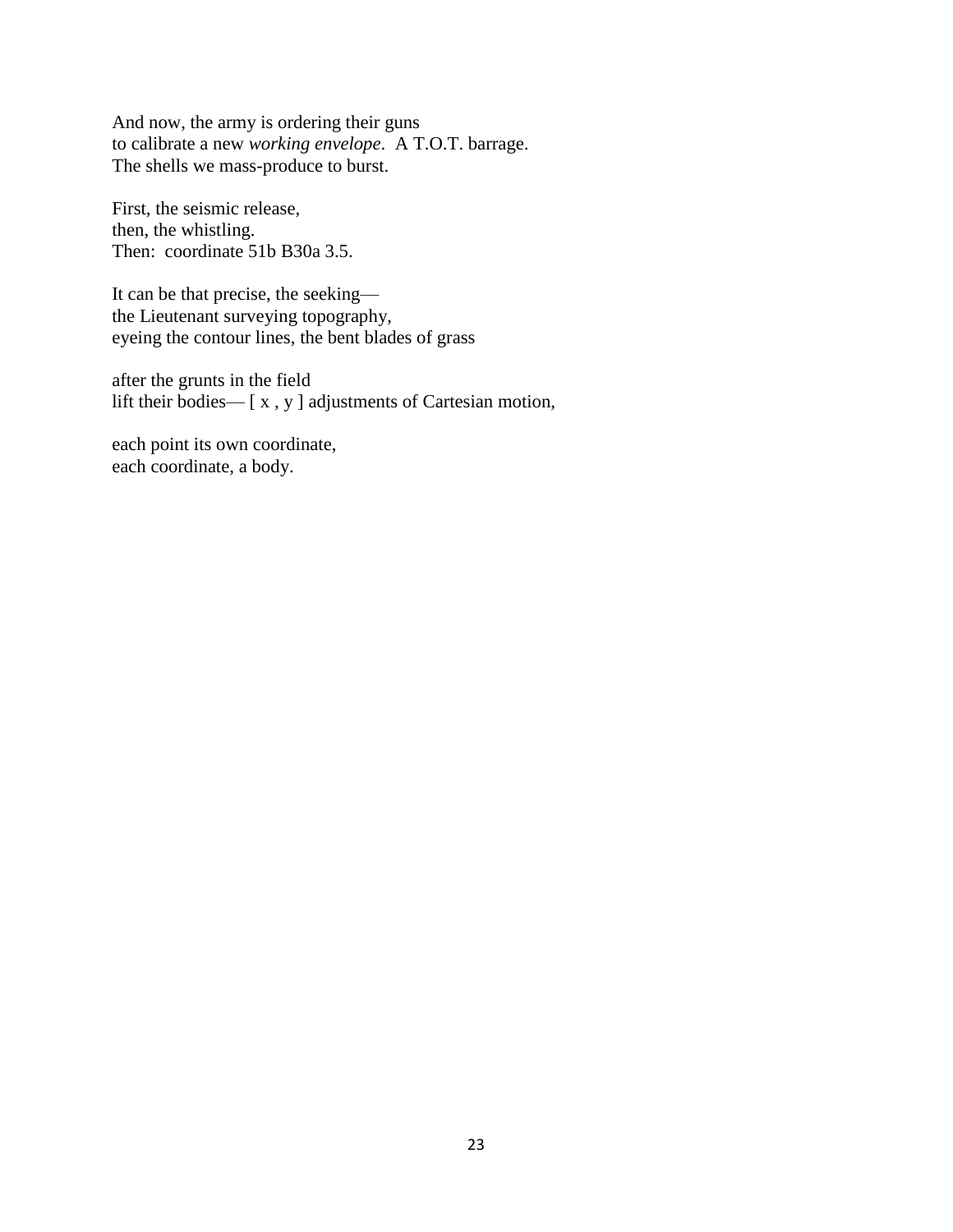#### **In Your Dream in Which You Wanted a Little Boat**

There are a murder. There is a fine industry there. They perch indifferent. There are the crows chased away. Our hands. There's each word. A shadow of a man plays a single song on his hurdy gurdy by the lake. No one is driving his carriage and all the tones are sounding. There's the snow breaking over the mountains. There's the narrative being turned loose. There are the crows in the sky. There are their swirling shadows beside the empty hopscotch court. There are the lights faraway coming down the mountain. There's the kiss that is anything but reassuring. There are the crows alighting on the broken fronds of the palms. There is the wind blowing and the palms growing bare.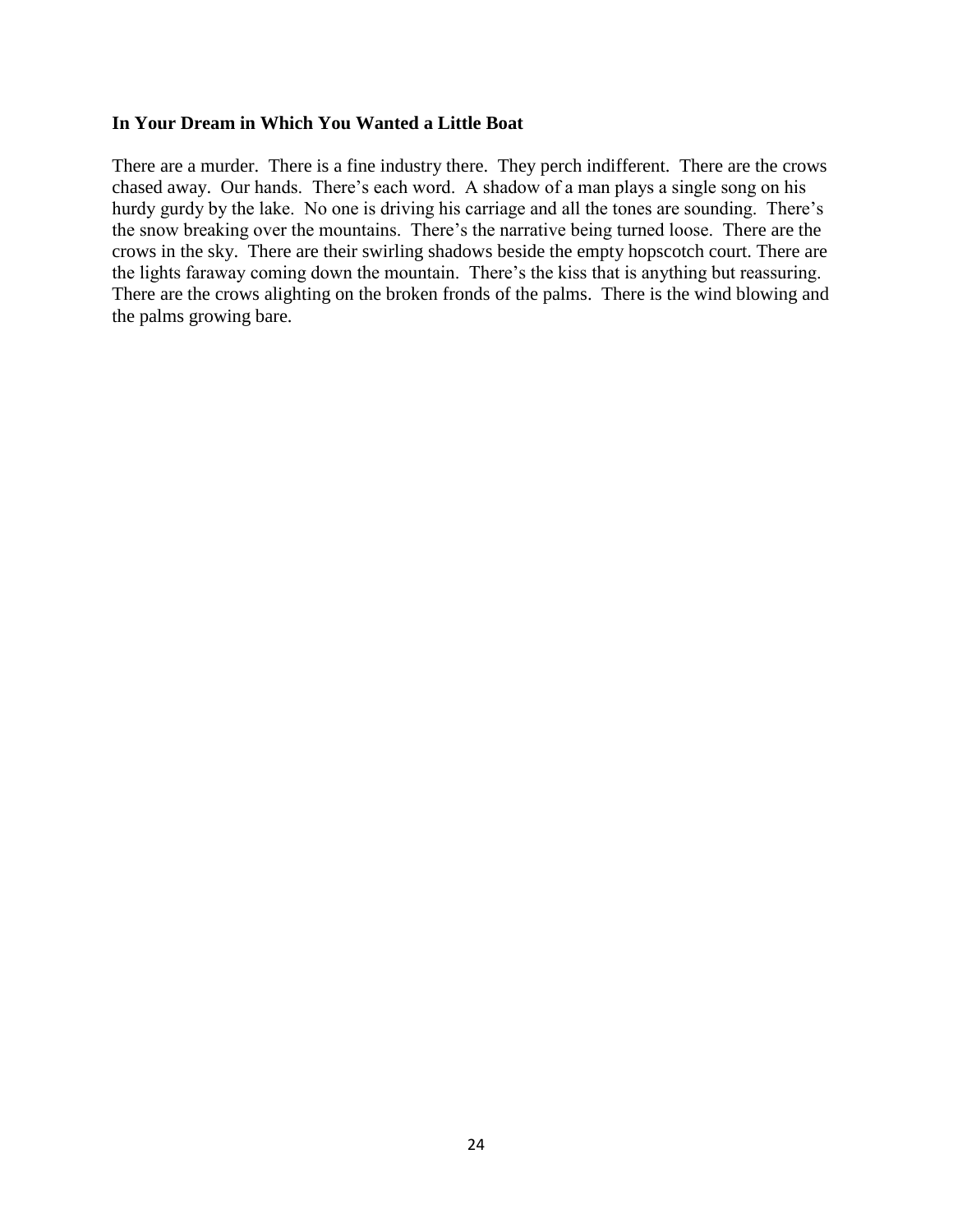#### **Dear Love,**

let's say there was an impact event. Let's say a small bit of tooth would be a stone in our stomachs. Let's call our knees rattletrap after a floating rib's arc abrupt and open to the marrow. Let's drape a sheet, white as eyes, full of night, and smolder enough to hide our names. I'm sorry, let's say we exchange *night* and *smolder*, my fingers anymore, no good. Let's say now we don't touch in bed, and I ache imagining the architecture of a kiss. Let's pretend that *recovery* means more than a few knots of sinew or tissue. Let's let her name fill our days with misery. Wait with me. Only time will make a space for a new love.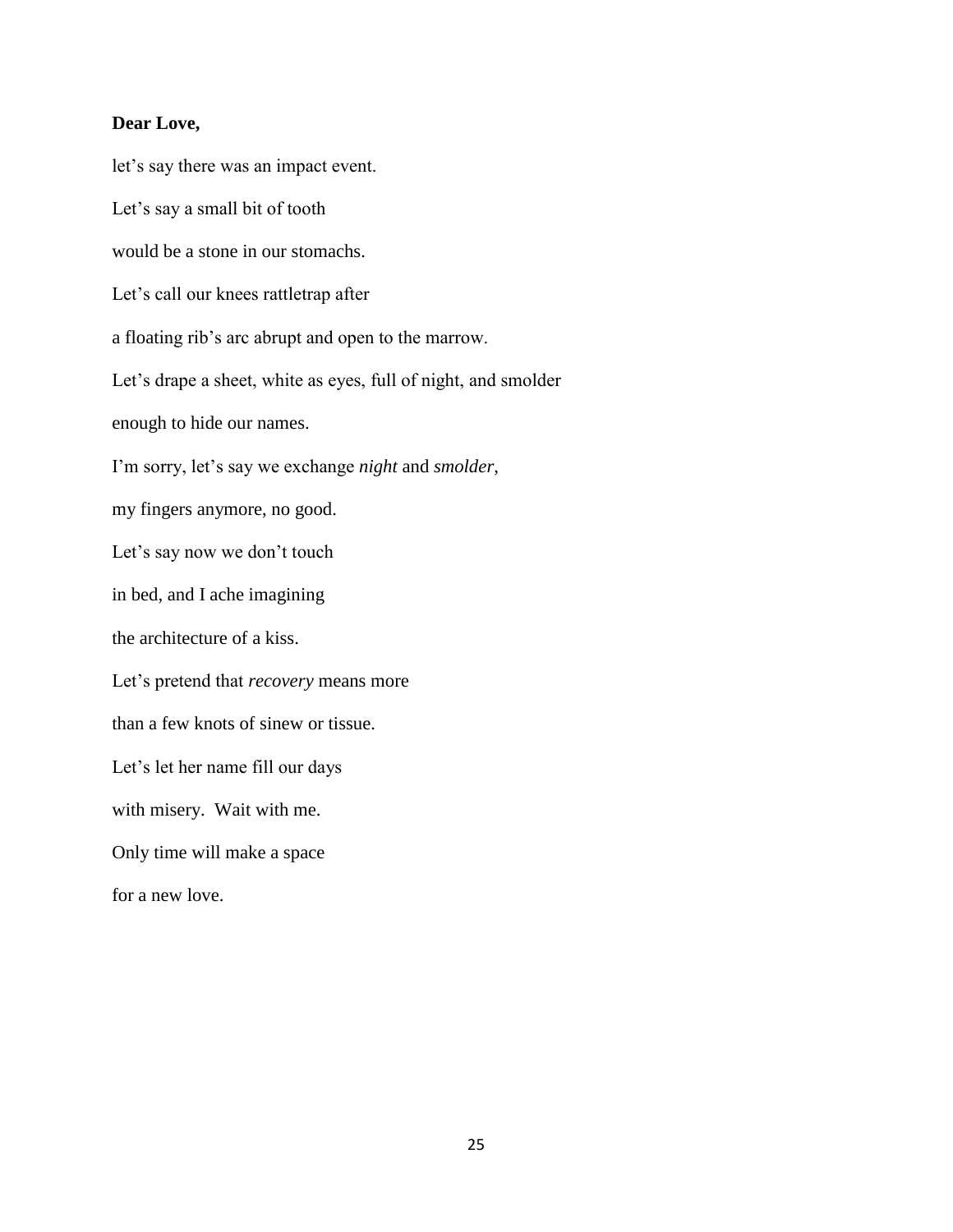#### **In Your American Pioneer Dream**

You decode the landscape and the plants to eat in an unorganized territory. If the animals are broken down or lost, everything must be sacrificed. A sky without clouds can be dangerous the expanse and distance make you believe anything is possible: those fields, that sky, God, is something. There is a solitary speckled hawk in the black branches of the lightning-struck tree. When the weather comes in, drop your tools or you will die. At night, the field mice slowly chew the edges of your blankets as you lie in bed. There's skittering in the ductwork and the furnace. You plant too few trees in your windbreak. The wind won't stop.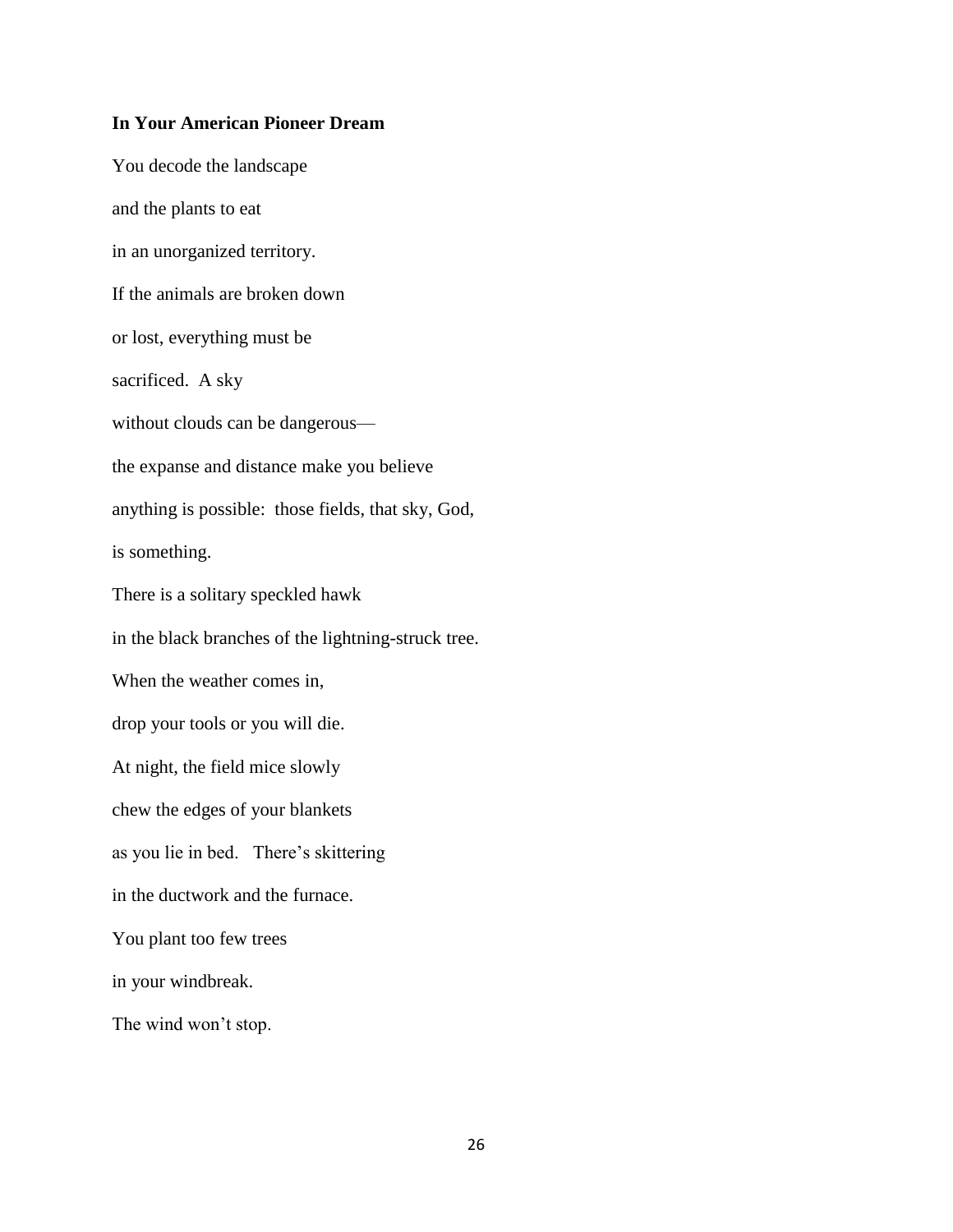#### **Letter to Julia, from Ewen, MI**

Only the died-out things remain in the farmhouse where Uncle Roy died husks of spiders cling to the ceiling waiting for the flies still stuck to the walls and littered on the windowsills.

There are still only three roads in town: the old road, the new road and the cemetery road.

Grass enough outside to hide the bones of half a mauled deer and a person up to their waist.

You can imagine the buildings as they used to be: broad, strong lines and planes to hold up to the prairie wind and the rest of the Midwest weather. They have splattered a bit since the "For Sale" sign staked in the ground by the turnoff from the old road. The cream separator and the crane in the byre still work, but the sheds are full of broken glass, empty oil cans with defunct companies on their sides, birds and rotting machinery.

If I was braver. Tell me the story again where a little straw-haired girl spent her days swinging from the pulleys and trolleys of the barn loft only to be swallowed by the secret trap door down to the manger.

When the government took some of his land to make a rest stop, I heard you told him nothing is whole and nothing is broken, but he never believed it.

In the fields you once played in, the cicadas are emerging again only to live long enough to sing their song and attract a mate.

May there always be enough prey where you are for you to avoid predators. Love, Bobby.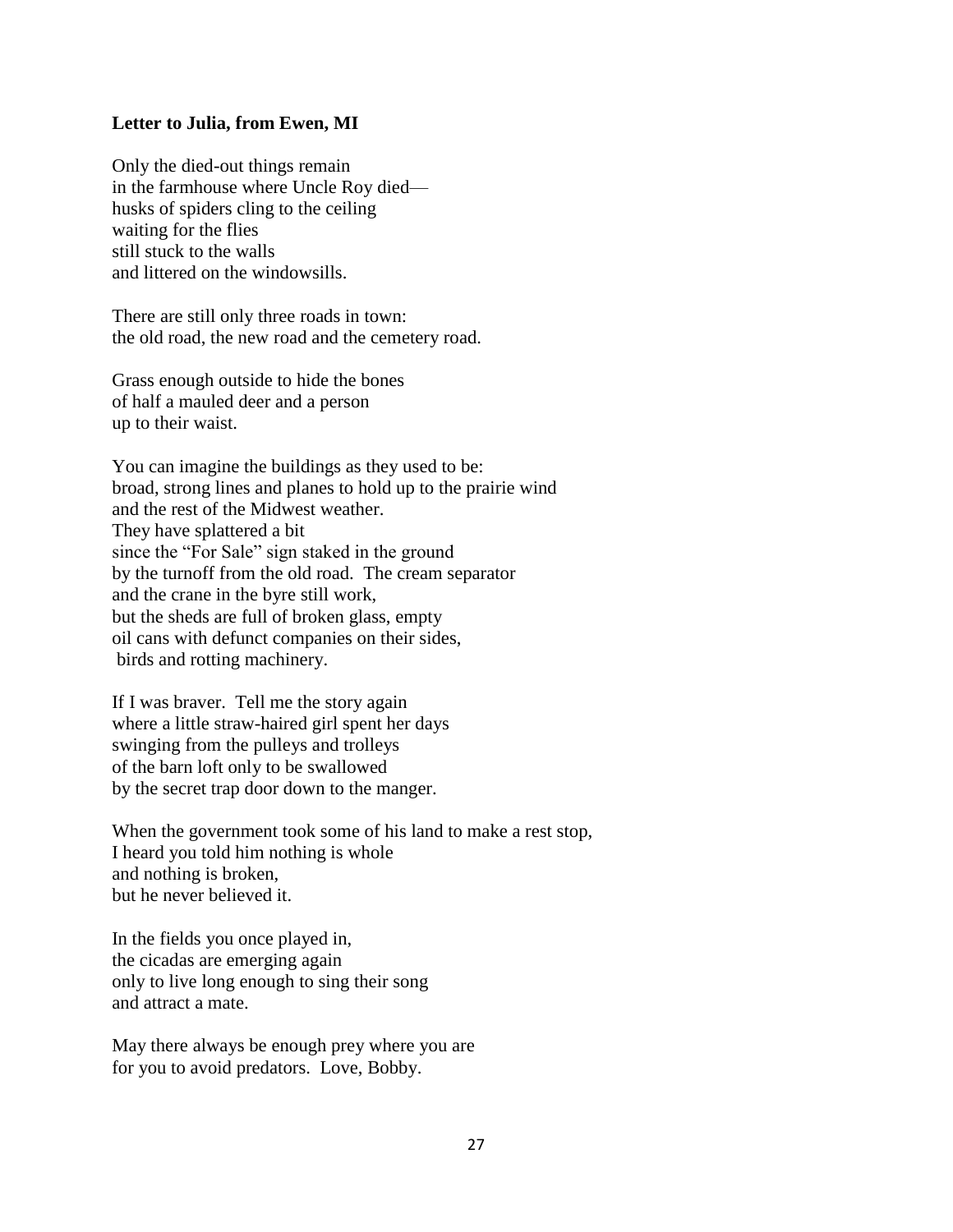## **Dear Doctor—I wasn't afraid of the diagnosis**

until you called it love—until it seemed the idea was a sound shuffling towards me in a narrow hallway in the dark. You used words like *affliction* and *reciprocation*. You said, "Yes, the leeches." I was aware of your jury-rigged stethoscope, the way you tried to listen to my animal body, your hands everywhere they needed to be. Please help; this is a geometry I do not know.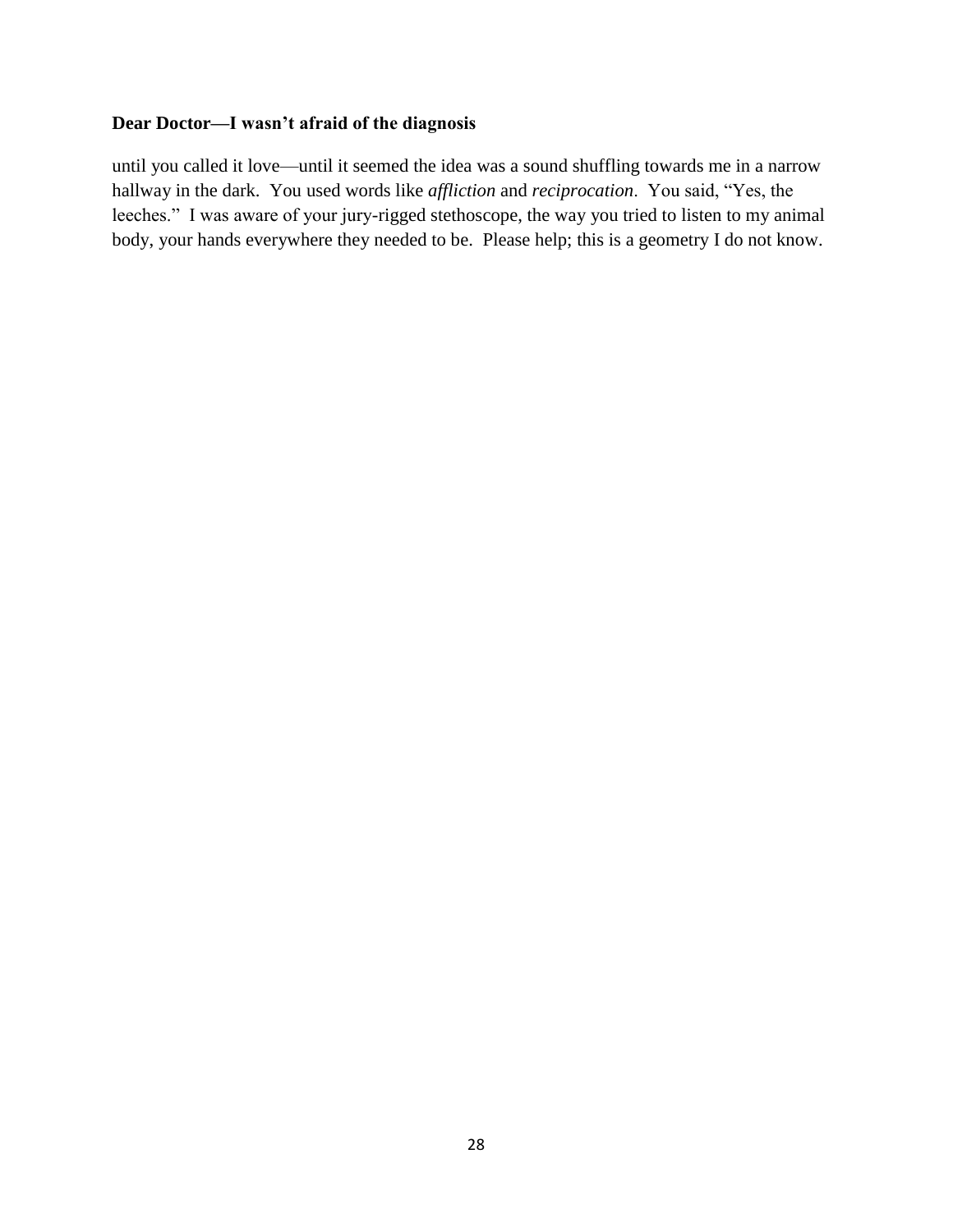## **Dear Love, did I give the counting correctly,**

was there proper method to the telephone? I thought there would be enough mathematics to proof a safe return, to take that leap of faith without faith. Now we are well past theory. A long time ago, Yuri Gagarin has completed his landing, and I wish him well. We thought we could outrun geometry too—was that the point past forgiveness? You gave me a few strange verbal reports, a SOS to the entire world. Conditions are growing worse, why won't you answer? The world will never know about us.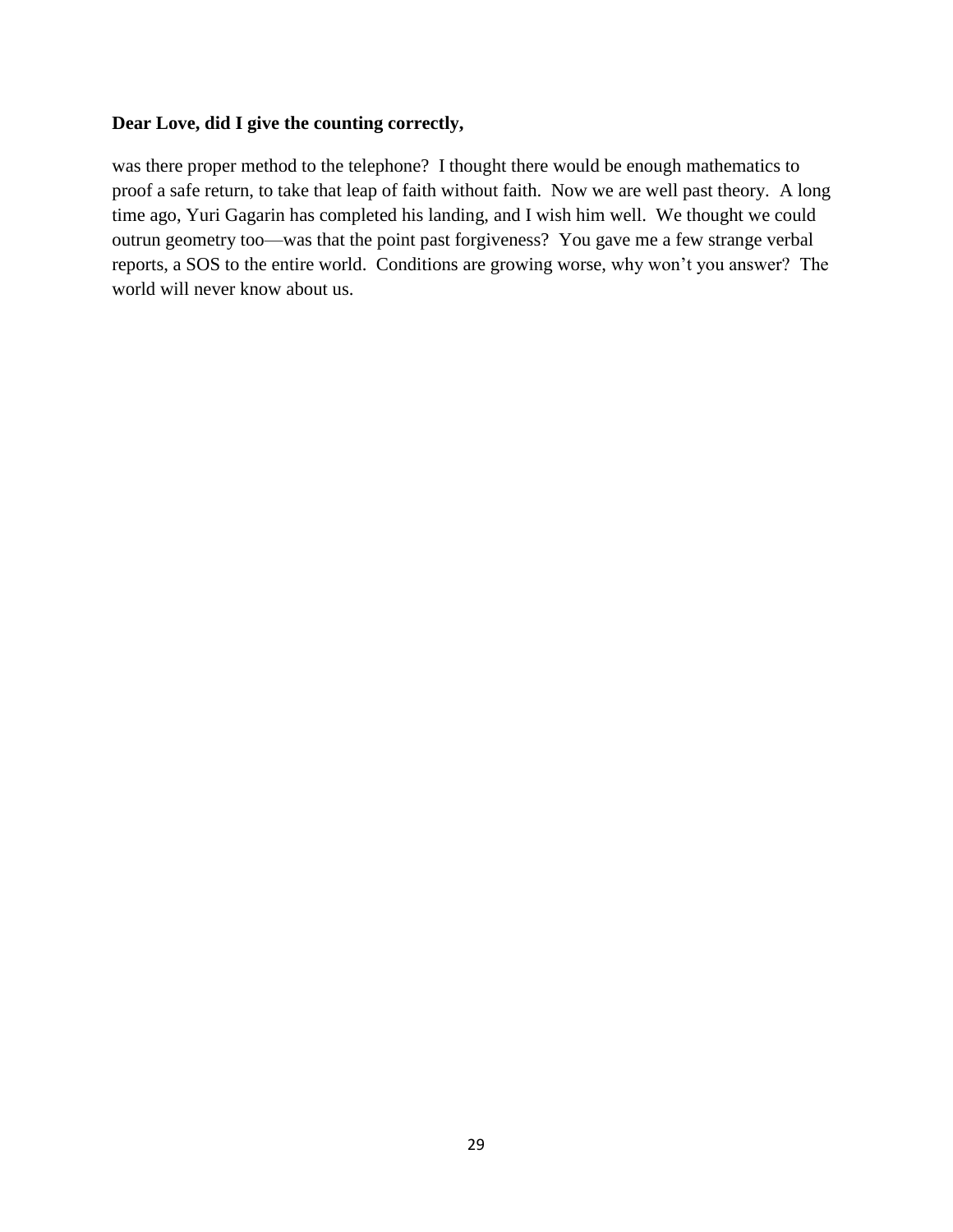## **First Meeting as Our Last**

Jilt the locket; its tiny clasp, the heart opening and closing around our fused-cheek picture. It ached to learn our sexual fantasies were better before we took them to bed. The first whorls are falling from those trees that bloomed above where we liked to spread our picnic blanket—a kaleidoscope of orange, red, yellow, and white pinwheeling; the fragrance of lilac and *want* still lingers where our fingers pulled the carrots of our names from our lips. Remember that first kiss? Baby, I got what I wanted; now I'm done. Say hello tongue. Goodbye.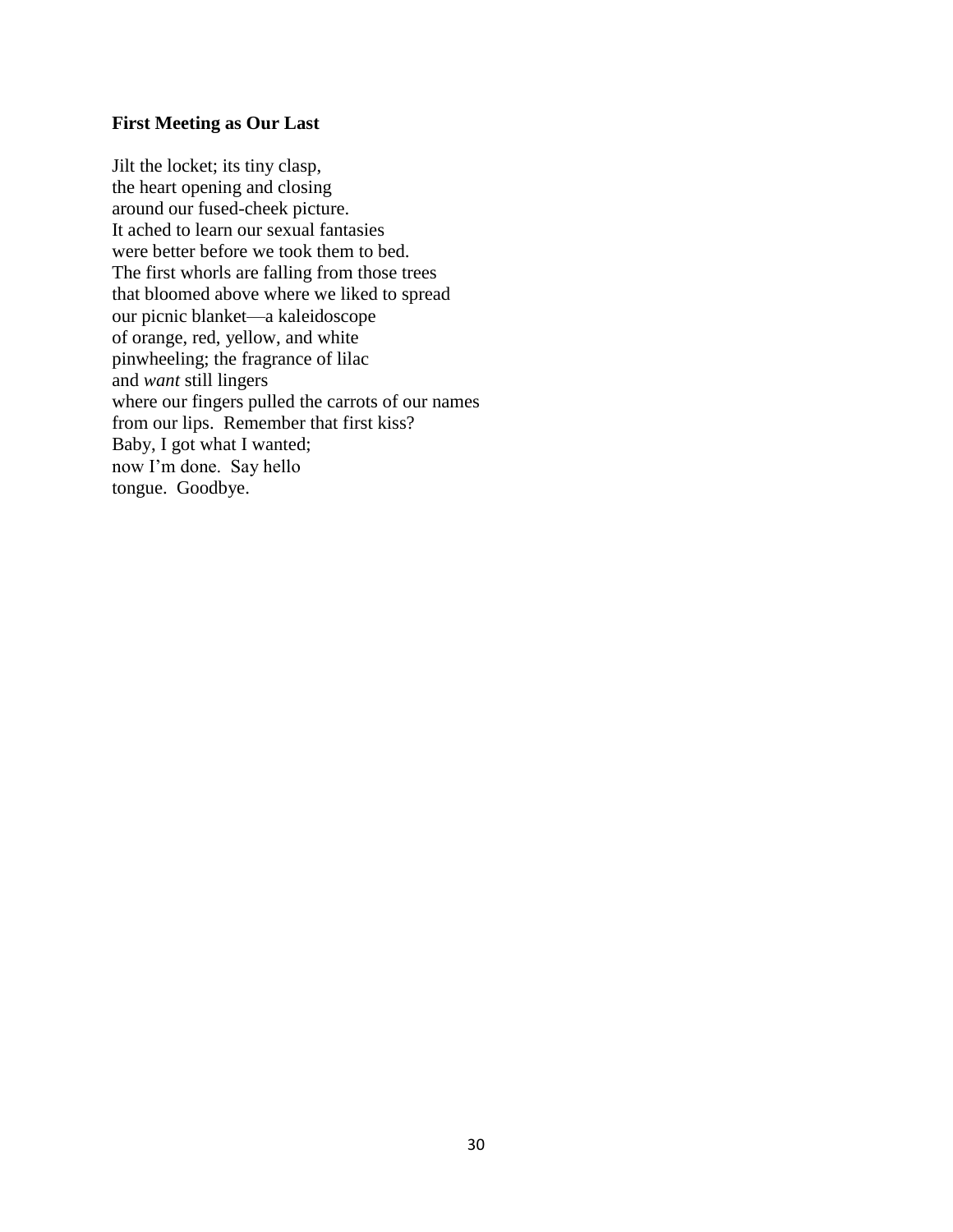## **Dear Love, I Forgot Who You Were**

until I watched the pigeons jerk the entrails out of the red mess by the road. Planes shift the constellations, and I sat in bed until morning, alone, thinking of a way to use our last parasol. Forgive me—our forms were cut into three trees too many, and your name is a bit of bone that comes clean in the dishwasher.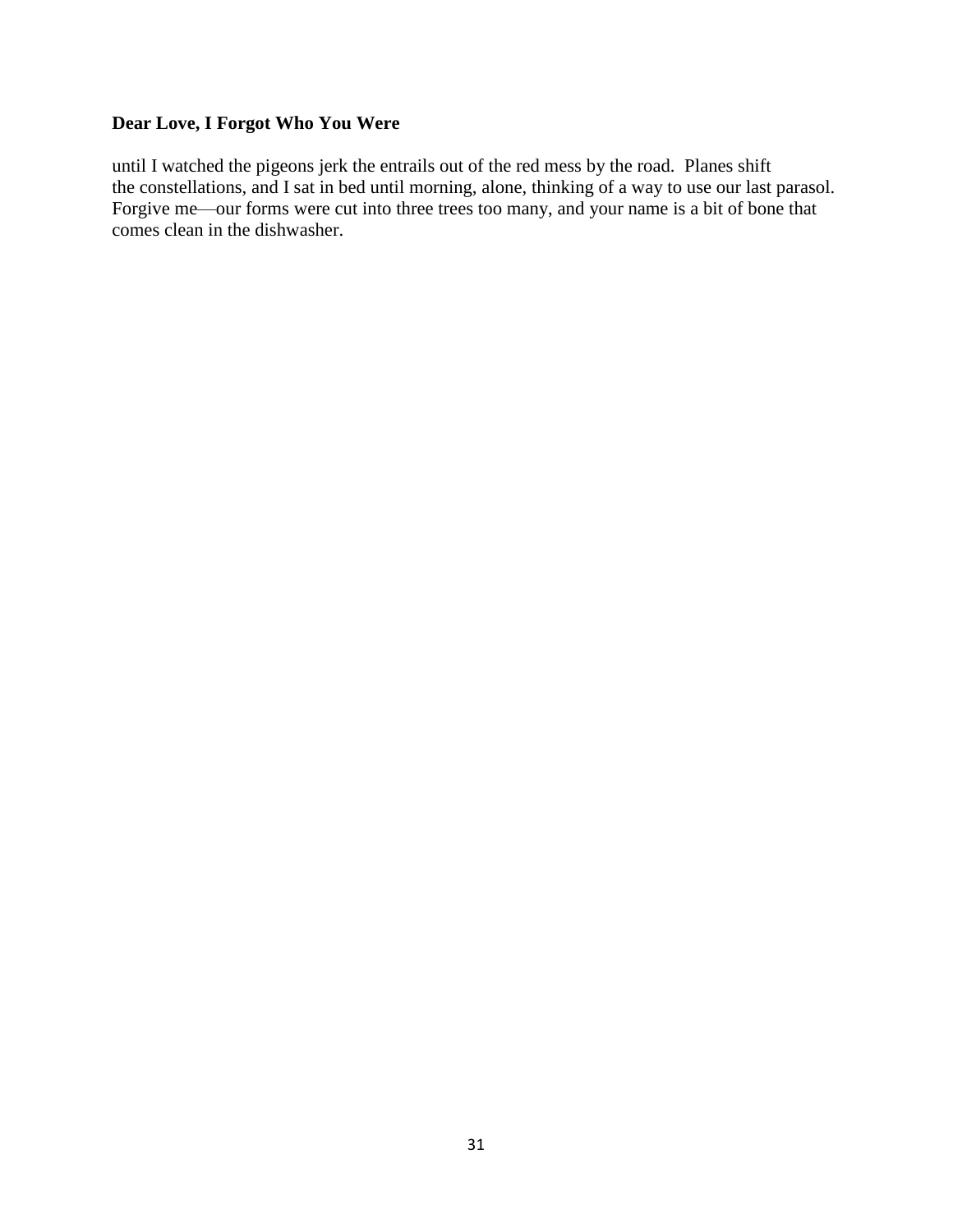## **Dear Love,**

If the Lord is my shepherd, then I must be lost. Like a river, I expect my bones to get where they need to go. I look forward to my last home and its comforts. What will I have left to negotiate with, save my heart and names?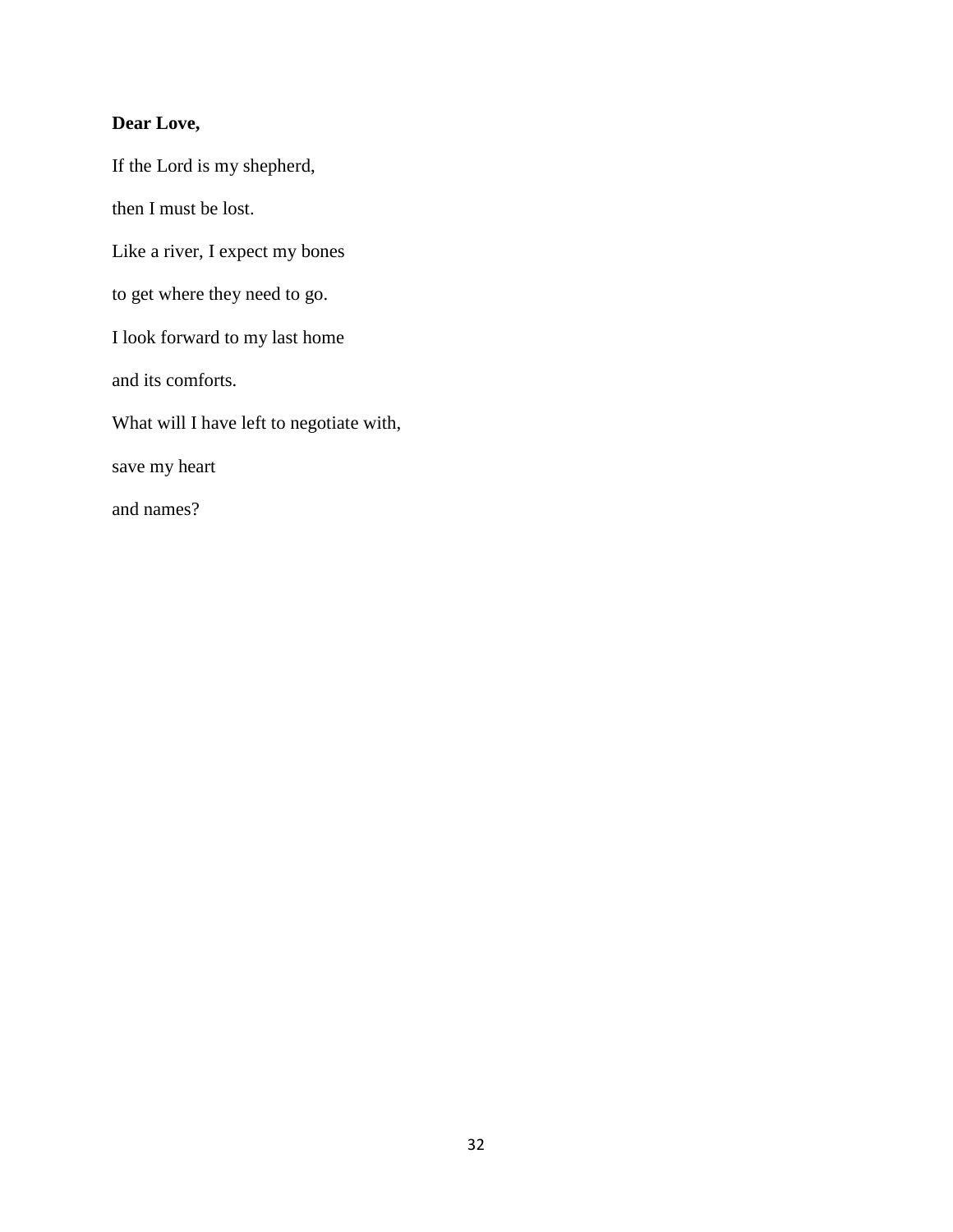#### **In Your Depressed Dream**

You look out the same window of your house day after day. There are evergreens outside, occasionally the pattern of parked cars is different. Your friends ride their bicycles inspired to your house. When it rains, they unspool their paper kites into the squall until the tiny ribbons and streamers drop to the ground enough to choke the birds. All you want is everything to be made funnier by monkeys. You know what they want and know they don't want you to stay. There is only one way into a kingdom with no borders. Each guess is a trail of breadcrumbs leading to another trail of breadcrumbs and there are no more birds. You dream of leaving the world behind, of blaming the wildest dog. Upon waking, you cannot name it.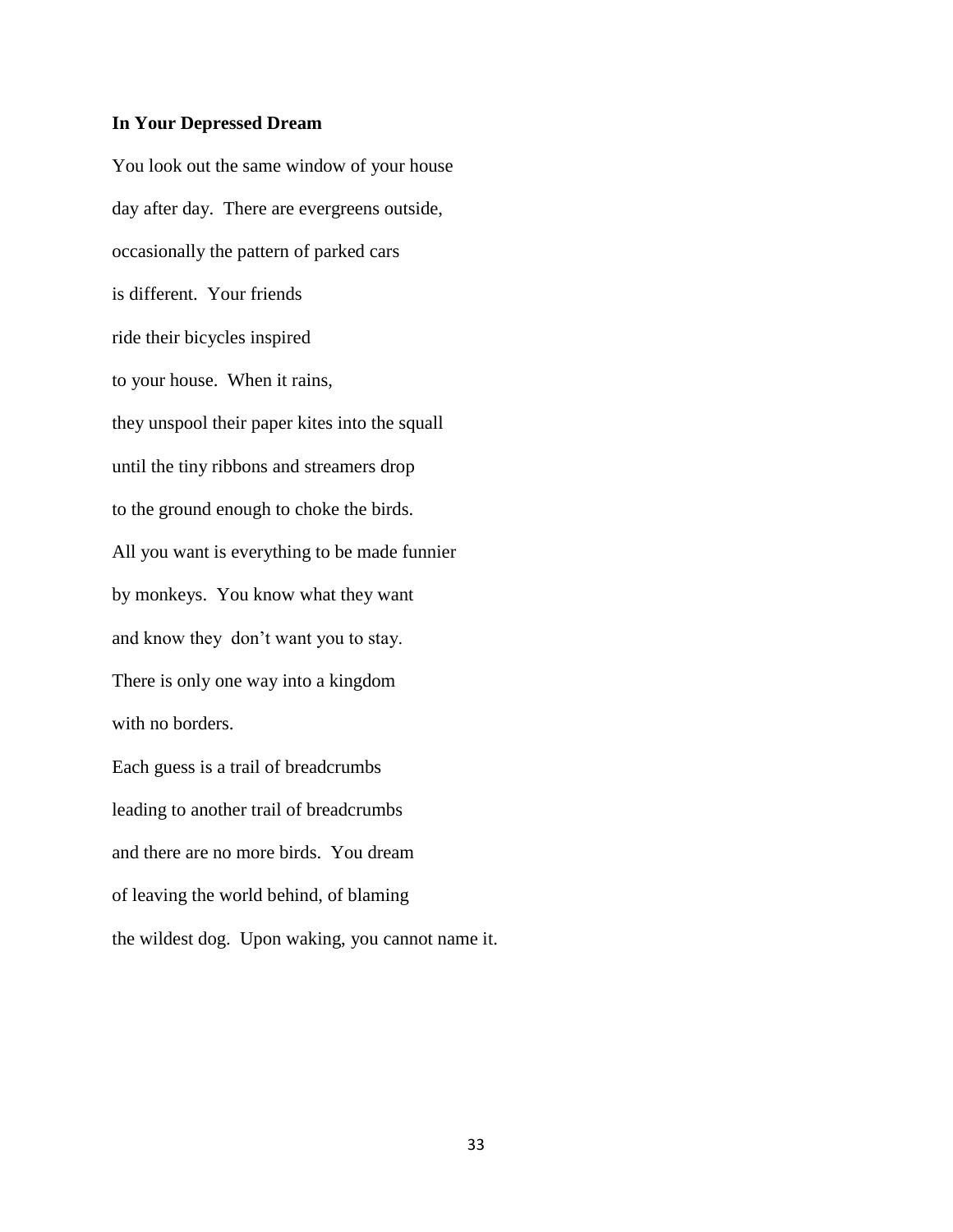#### **In Your Circus Dream**

I am not the main act. The circus you are part of has eight rings—one for each ancient wind that blows through time. I dreamed I was a magician in the sideshow alongside wrestling gnomes and Belisarius, the blind man who lashed a ladder out of swords and then proceeded to climb up the delicately forged blades and slide back down before begging for alms. The best trick I ever pulled was to disappear beneath the ruins of a city and emerge in the ancient hippodrome that hosted horses, angels and other warriors of light. Hail to the windjammers, the roustabouts and the razorbacks of an animal-rich circus! What a bestiary we compiled during our leanest years when we had to shout out

 $<$ cont'd $>$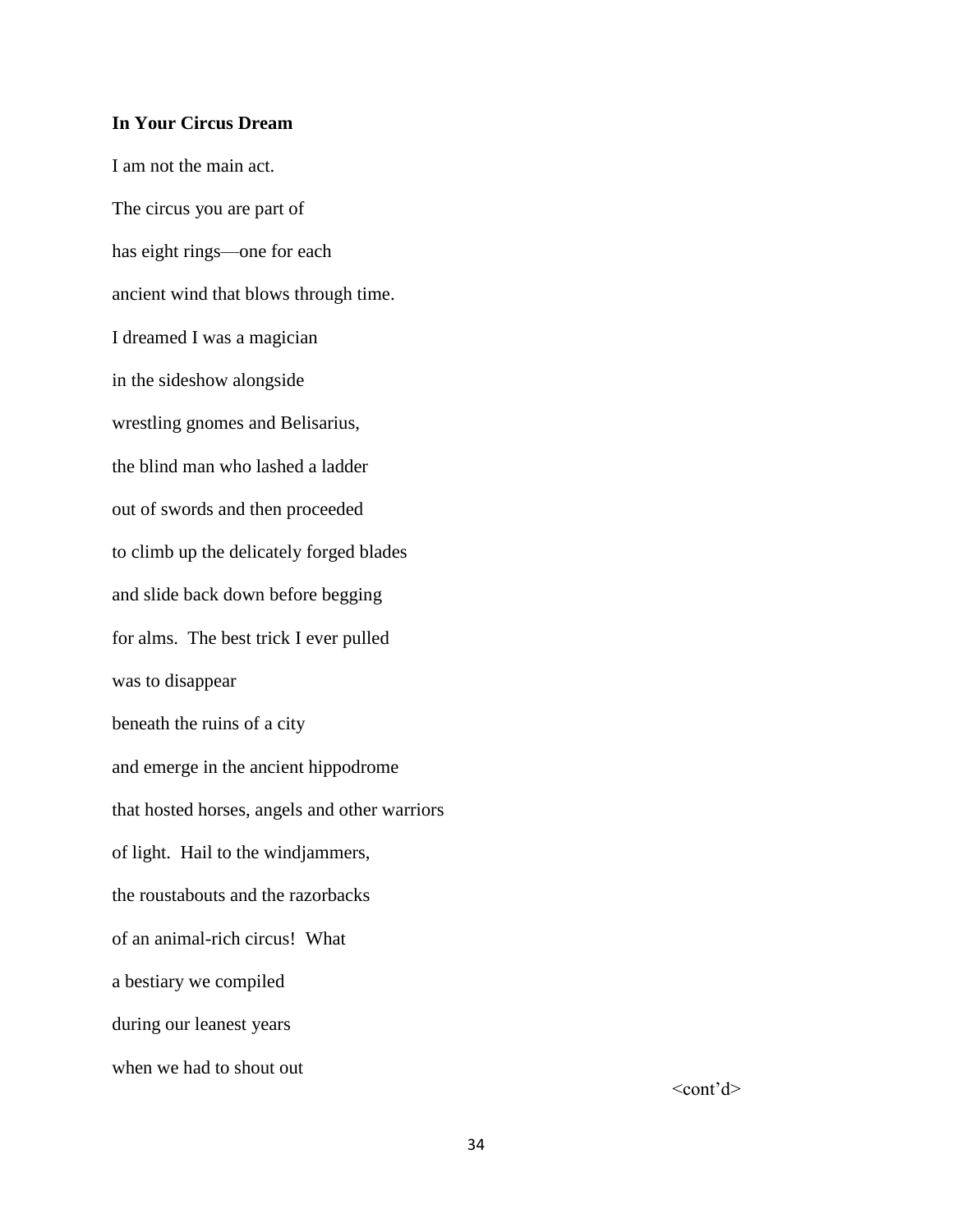"Hey, Rube!" against those seeking access to our curiosities and kept secrets cluttered in our cabinets. We often blamed the wildest dogs for what happened to us, but we were animals that filled our mouths with bones too. You watch our grotesque chapeaugrapher and marvel at all of the lighthearted hats that are placed on your head. You are given the ringmaster's hat. Your circus contains equestrian acts, feats of strength, our sideshow, a man walking a live wire over a pit of tigers and the deception of a lithe woman. People will ask her for a private showing of the flea circus and its intimate automatons. When something goes wrong, everyone keeps reminding themselves that clowns are funny. Eventually the circus grows too big for itself and collapses into your white-gloved clapping hands. No man should ever outgrow the circus.

 $<$ cont'd $>$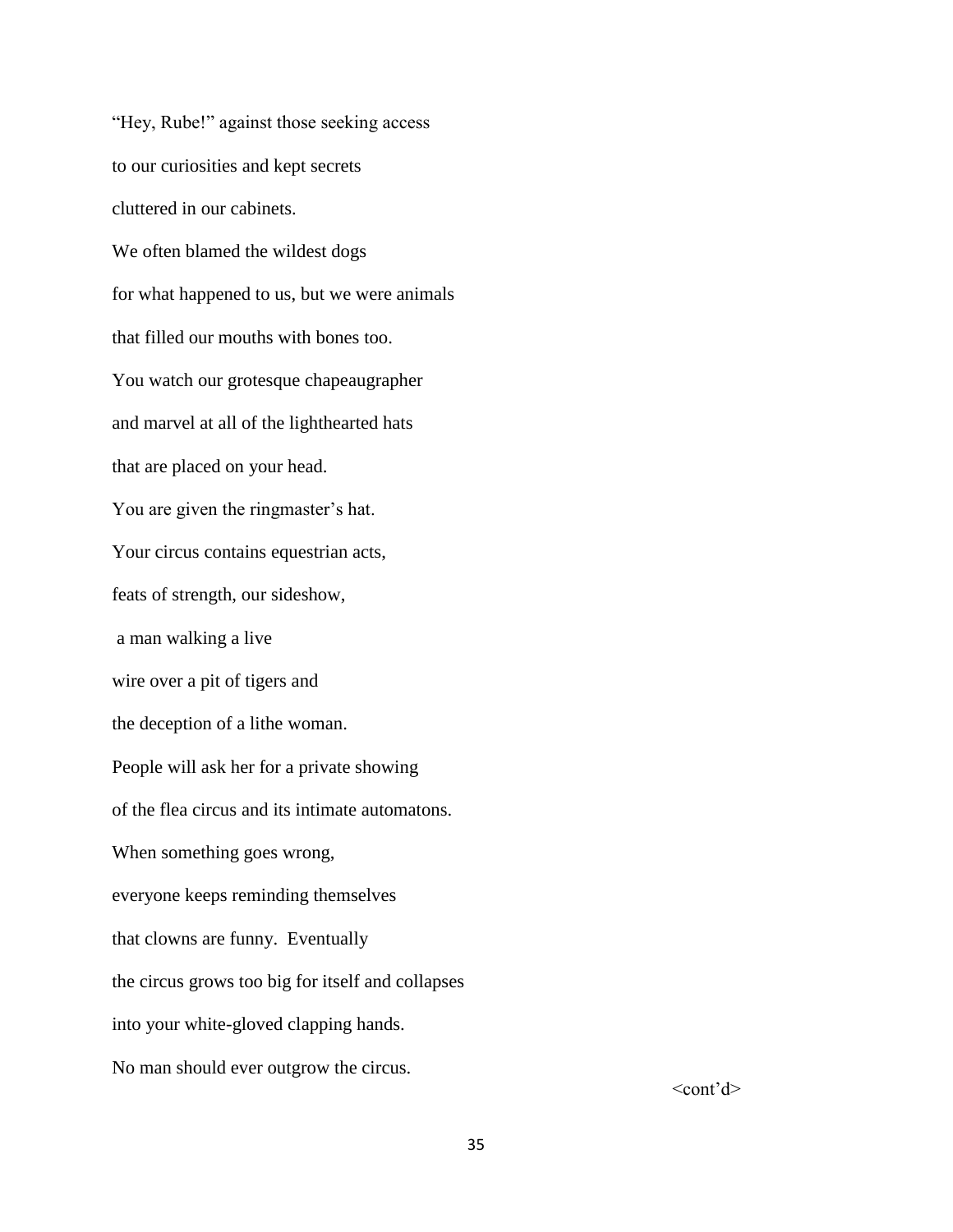We are all very far away from home.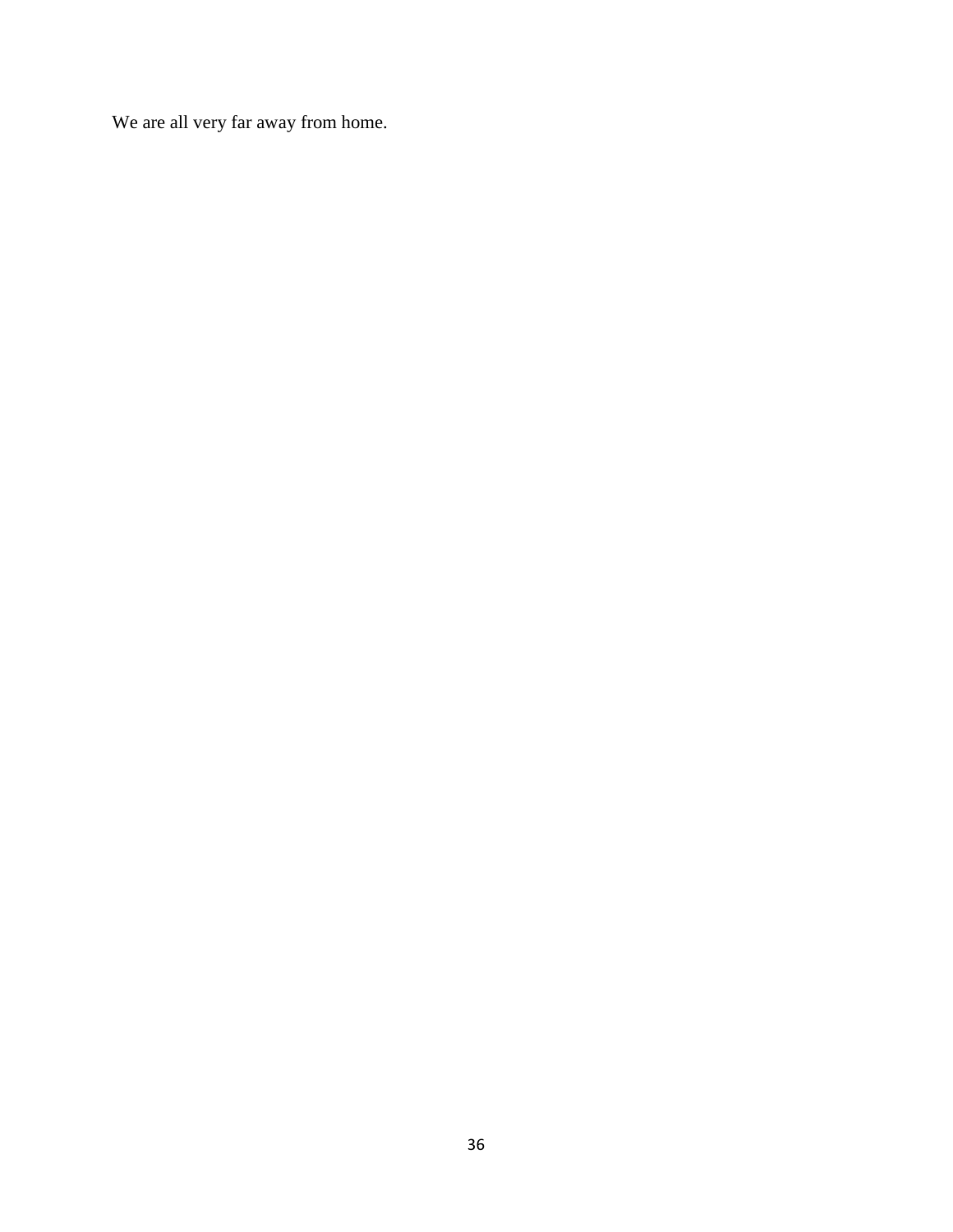#### **First Meeting as a Cinematic Magic Trick**

The magician wakes! He puts the two halves back together, pulls the rabbit from the hat. The world snaps back, ready for another trick. If I was smart, I'd be in fiction Forget obsessions with cosmonauts and robots, how they translate into bodies and the engine of the getaway car. The woman who first told me about plot is shooting me IN DEEP PANIC an email about the weather.

If there is a first meeting,

it involves a mishap—

a man with a cat,

my grandmother's burning bread,

mistaken identity or a collision

be it in a corridor or a motorcar.

 $<$ cont'd $>$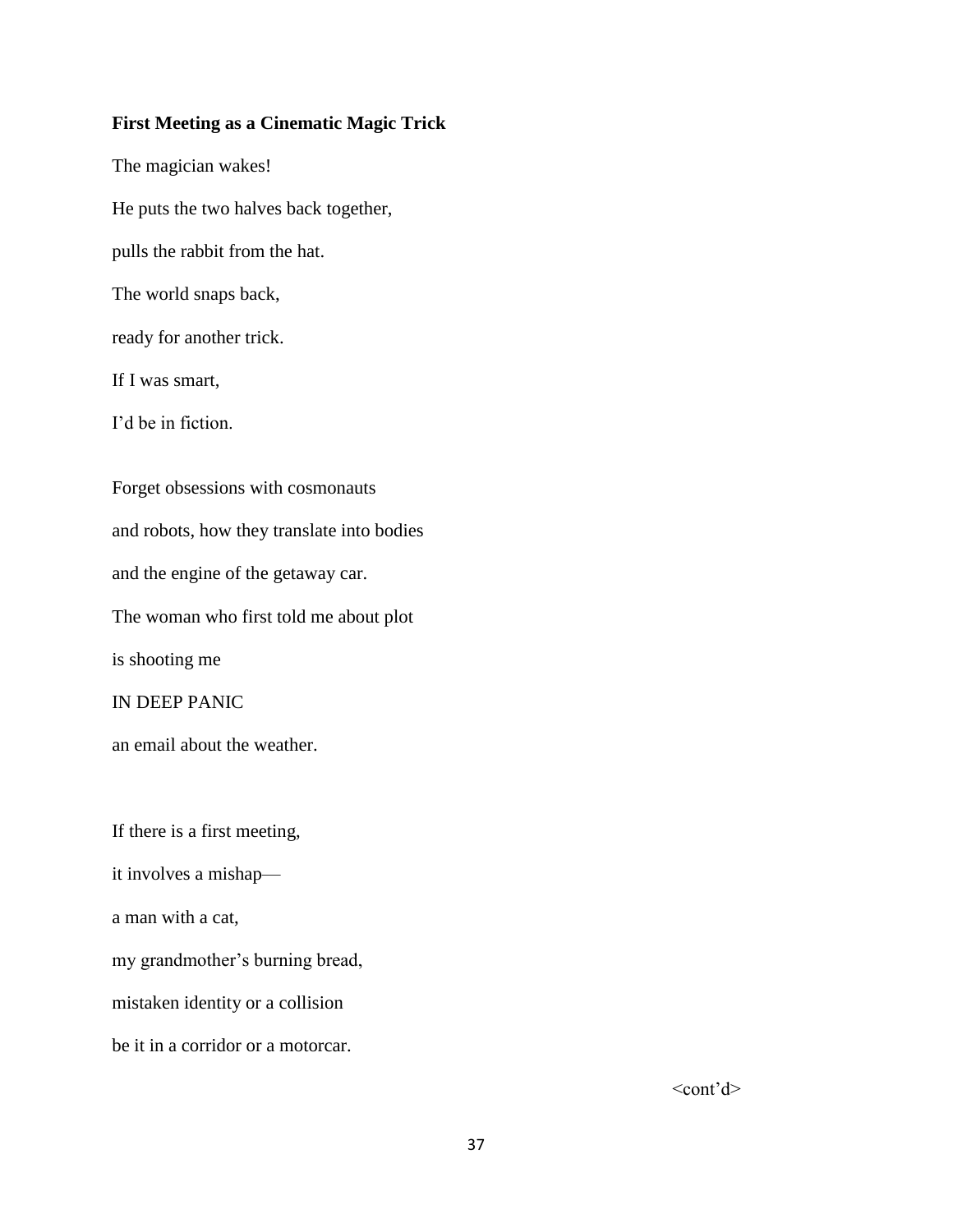I will never share a whole breakfast with you because I am too busy talking out a window at a landscape. Egress. Find creepy crawlers in the shower drain, the corner of your eye, your hair. Good riddance, from the original!

*SCREAM*, hands on cheeks. It will hit the vegetables of the Korean greengrocer. Our hero can *ESCAPE* the ropes using sharp objects and supple fingers. Then a ruse. *JUMP free at the opportune moment*.

You tried to surprise me with a romantic candlelight dinner I failed to attend. Someone's pearls looped a noose around my neck.

Shortly after we met I said, "I want you to have this ring. It's a family heirloom."

 $<$ cont'd $>$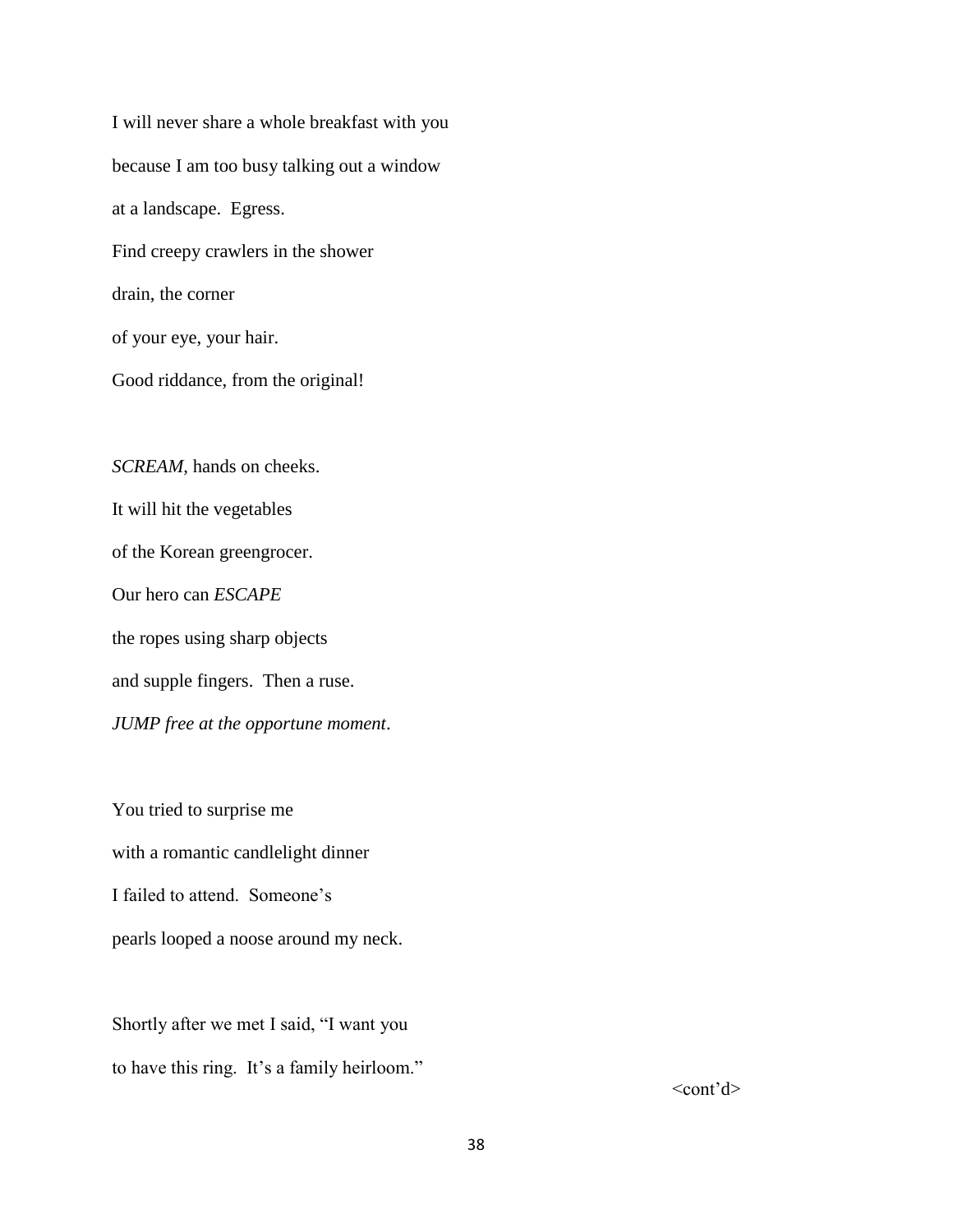Circumstances permitting, *you can THROW it*

into the river / ocean / well

but not return it.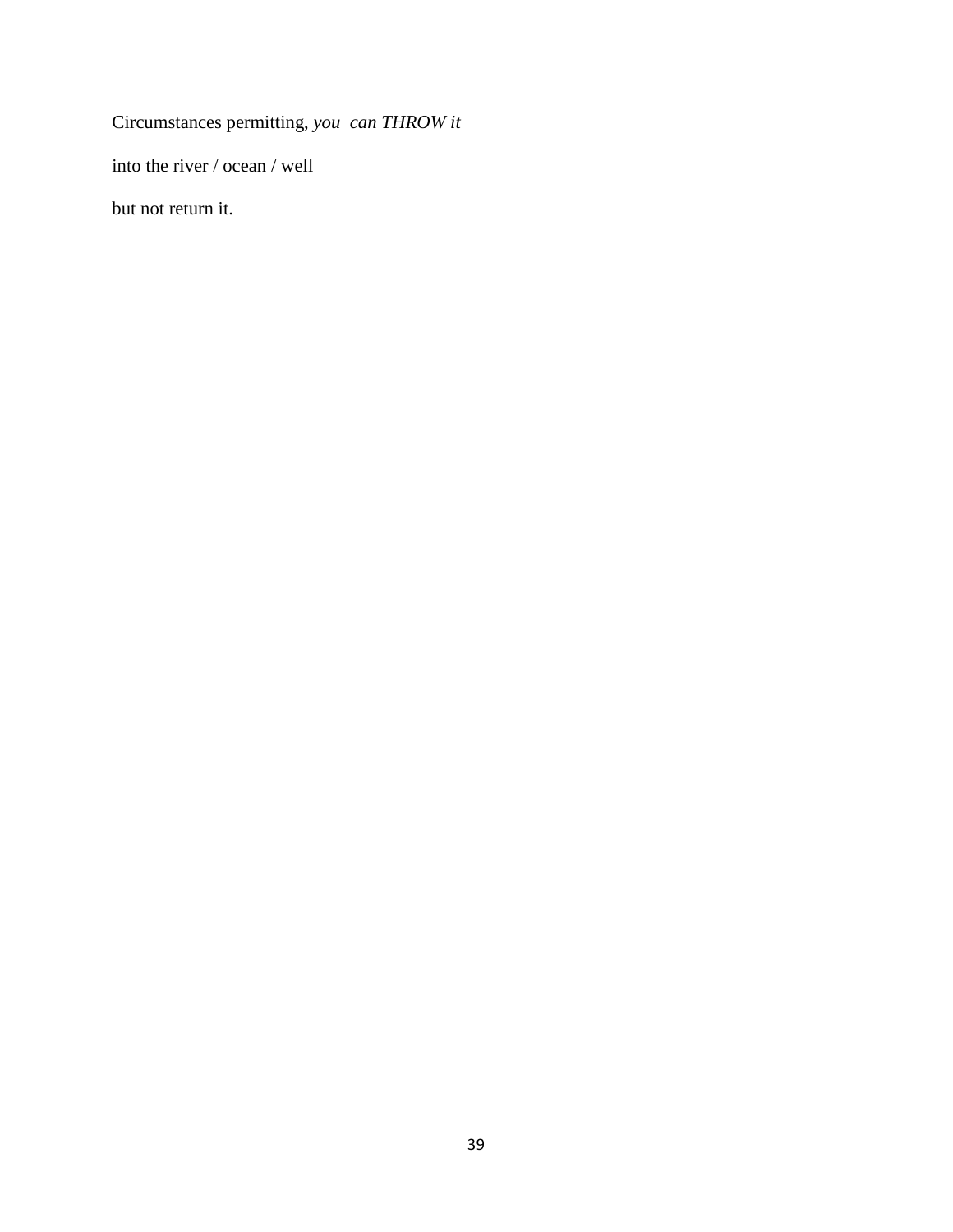## **Dear Love, When You Said "To Designate a Vector Implies a Relationship"**

the oxygen masks popped out. I found your longest hairs in my mouth, the small veins of a mirror. I was using my morse code voice, sounding out the minor triads of a xylophone. When I was caught knee-deep in the hydrangeas, I thought there were too few birds outside, the sun and the sky cellophane. When you said *the sound my body makes, sometimes, is the sound of its leaving*, the way I looked at you was a spreading bruise.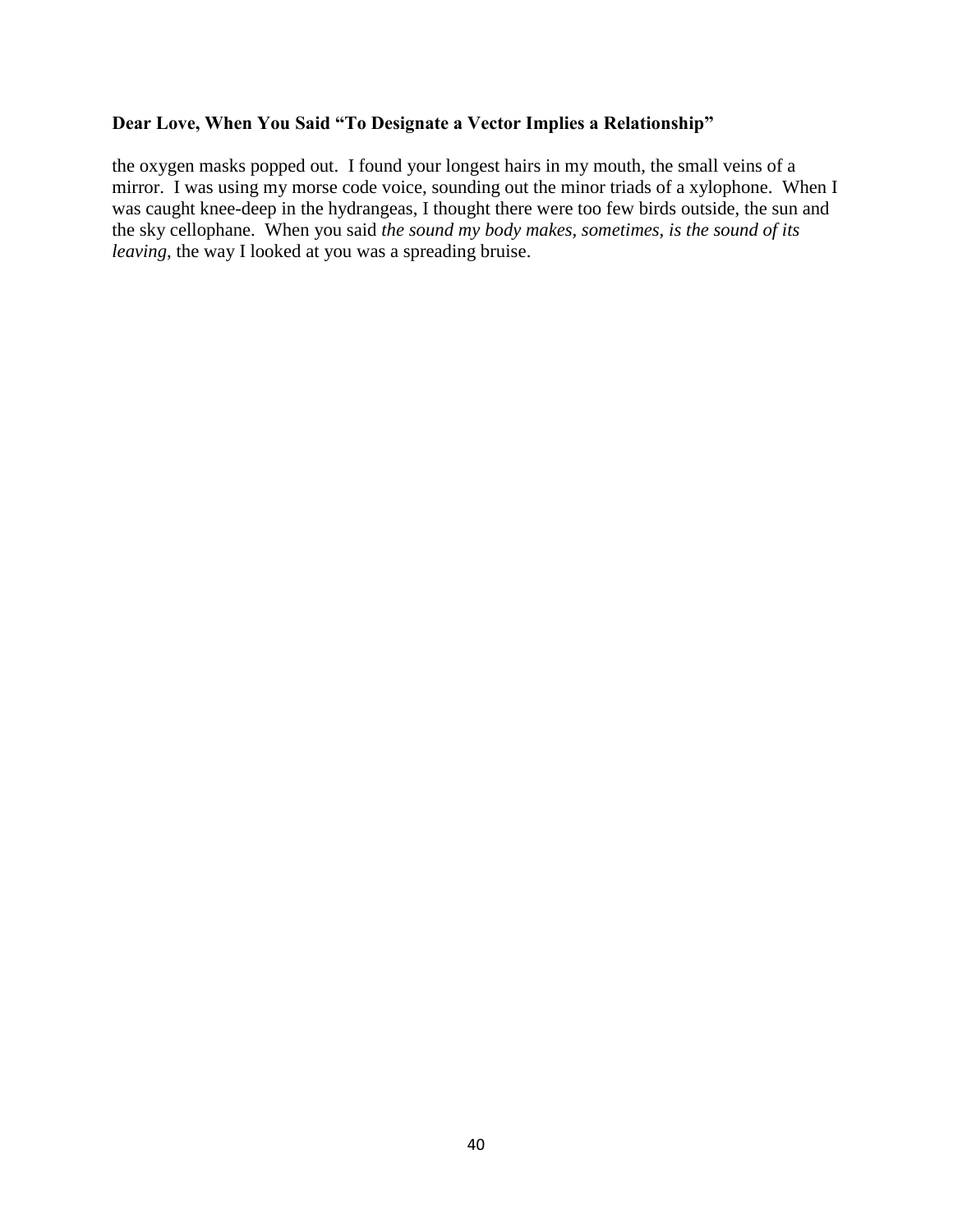#### **Dear Love, When You Said, "I Want You to Want to do the Dishes,"**

I felt as if the conductor wouldn't stop tapping his baton—as if nothing could be ordered again. On another stage, a woman was singing "Love is Just a Word for the Last Body I'd Like to Keep Vigil Over," and it felt like someone had given me a bag of bees and walked off. The cymbals crashed, the musicians dropped their instruments, and the grand finale was a bunch of dud fireworks. When the elevator wouldn't stop catching fire, we tried to save what we could—my hands full of bougainvillea. I wanted to keep all the pictures with you in them so I could forget where I want to travel and why. There is only one door to go through. Each step is new.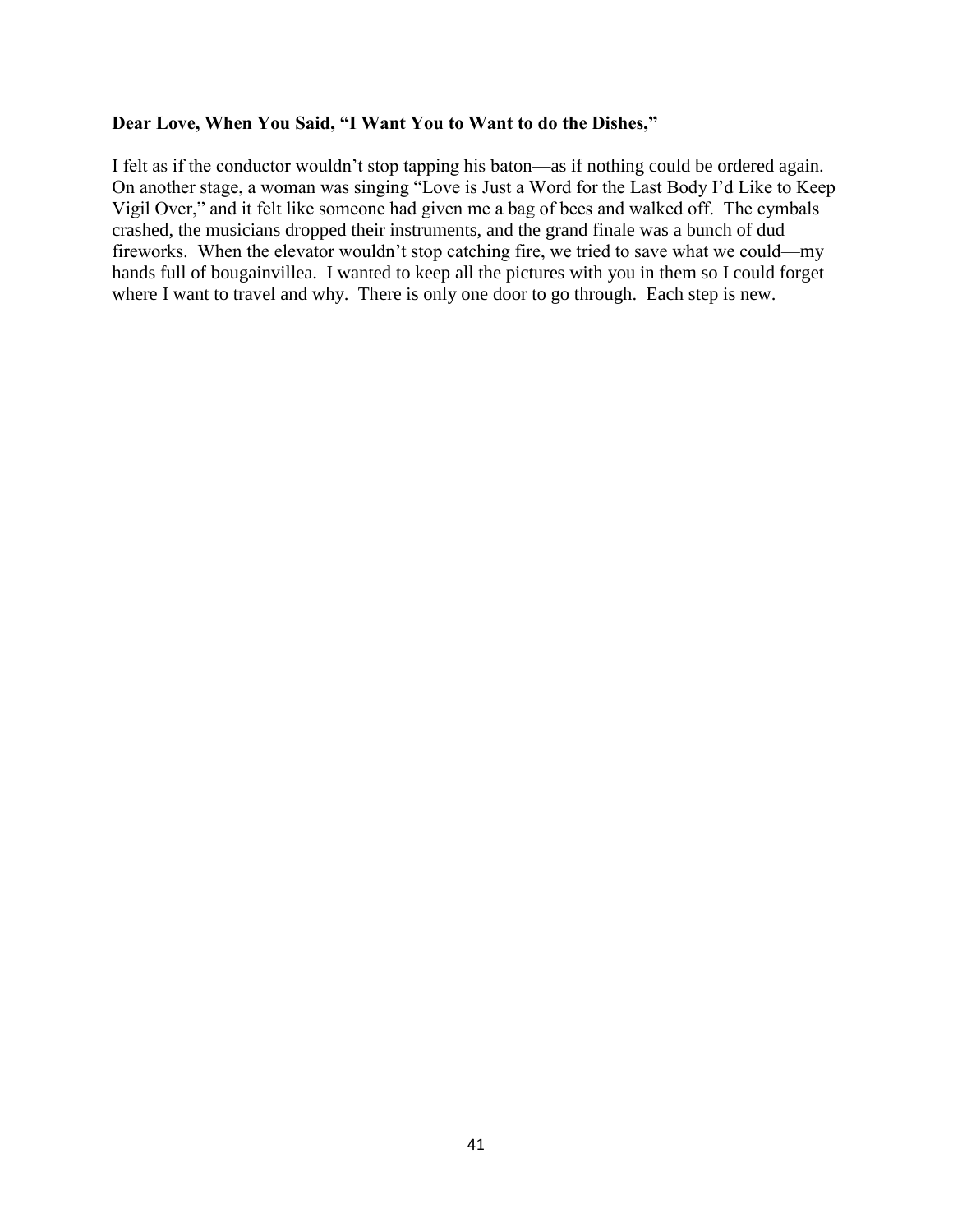#### **First Meeting as Something New**

Ageless are aches involving second parties im / patient waits. (Tracking #'s, for instance.) If not for the driver his weak coffee in the diner, folding back, folding again the road map (wrong turn on the Charlotte cloverleaf), we would receive updates signed-for: a package going the route, crossing state lines into a warehouse just 'round the corner tonight (I know, I've checked every hour). To want is another set of hands on the wheel—another mouth to freight a tongue into through the red-eye miles the hope, sometimes, to bring two where two roads meet, and make a low fast run for the horizon.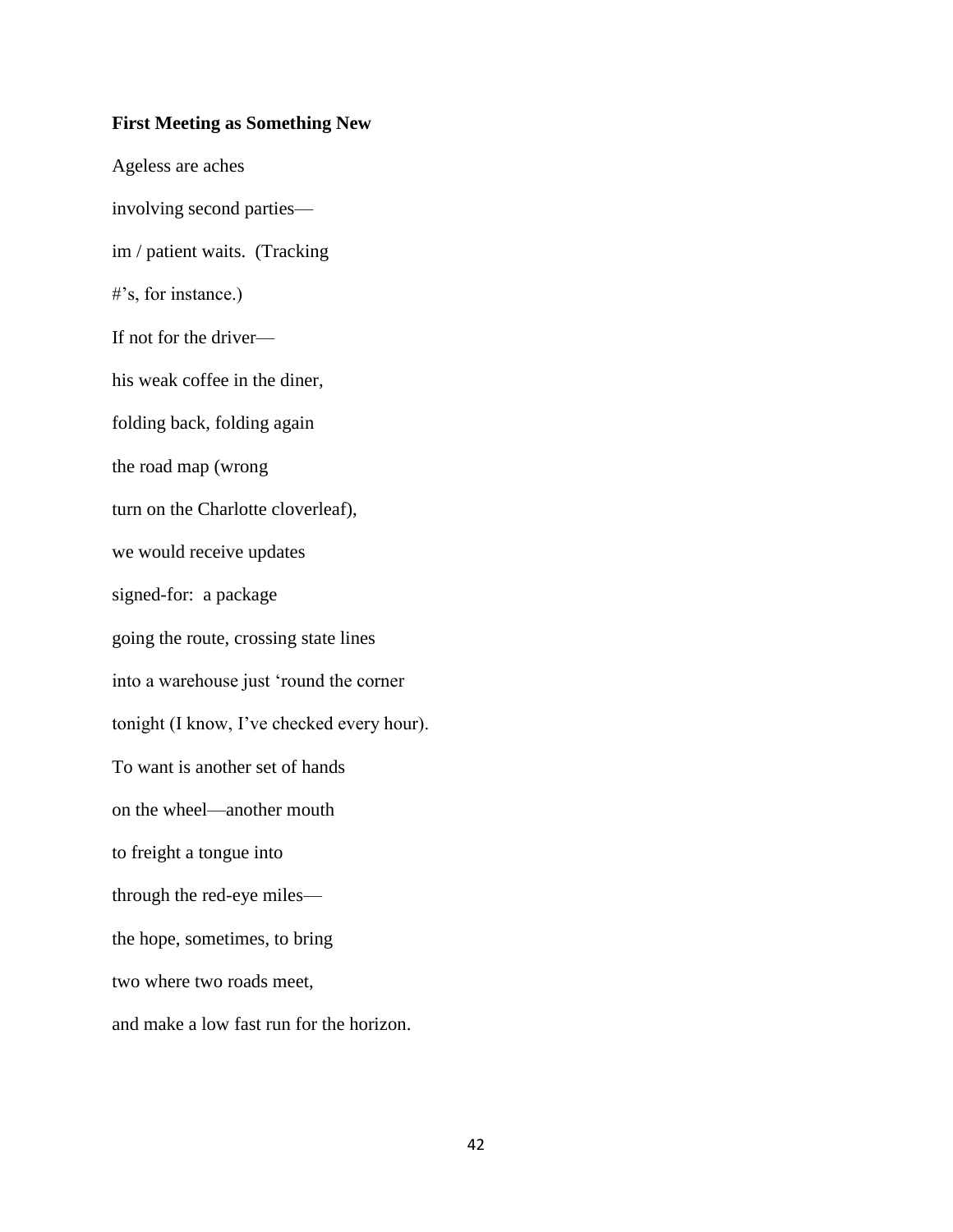## **Dear Love, I Had a Great Time at the County Fair**

when we were watching the planets and the bright moons through the lit spokes of the ferris wheel. After we cut in line for the rickety carousel and the man gave us the butterfly-wing luminaires, I felt my skin lasso-loose holding that light—the stars kaleidoscoping—and you slipped me a little tendon. Each kiss a sweet cherry. My bones and your bones fitting together. I spoke your name. It came out the shortest way possible, and everywhere I looked was a ladder.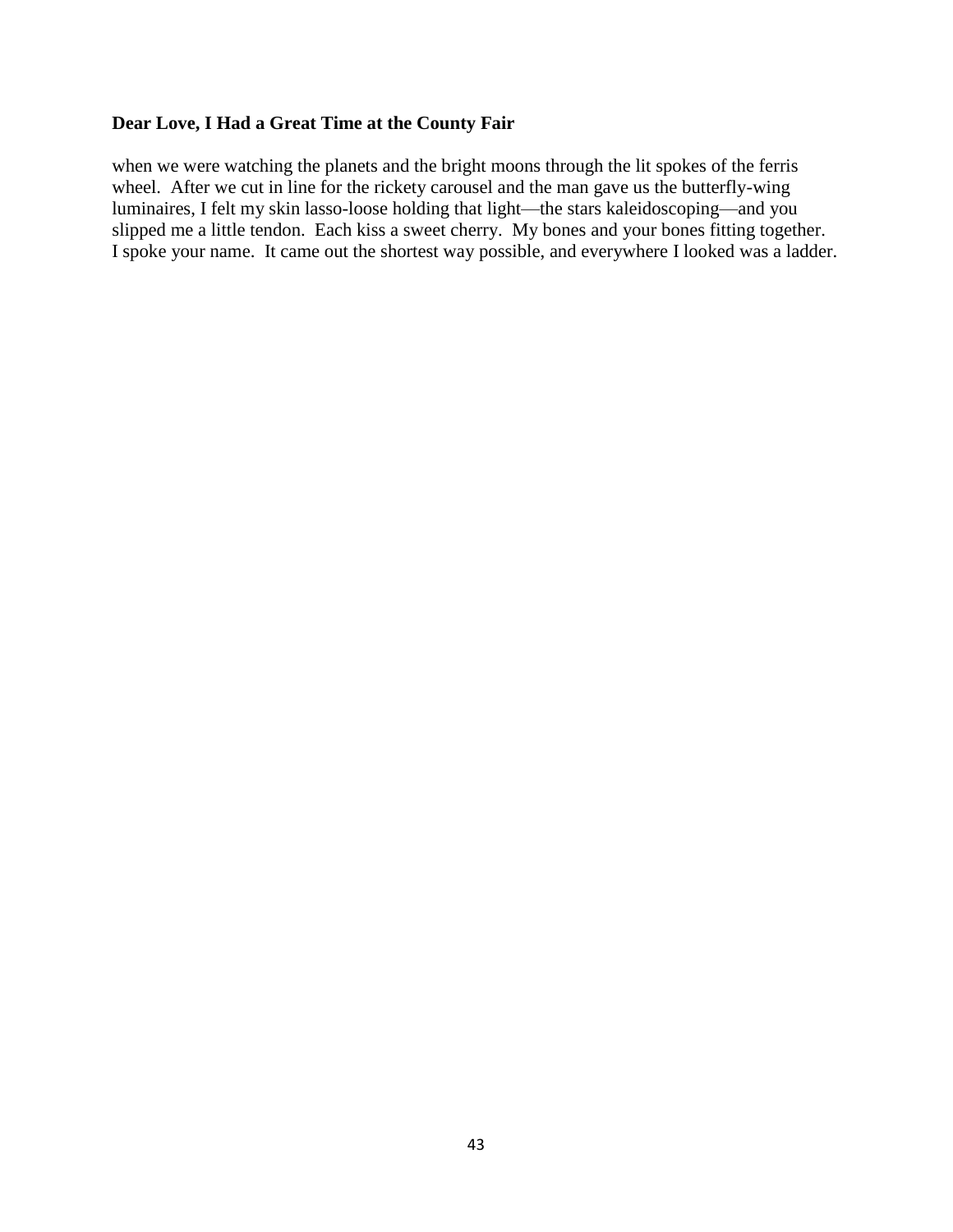## **Notes**

In "Dear Love, you have Wrecked me and my Poetry," the line "But here are the fires, and the grasses to feed them" comes from Donald Revell's "Bacchae" in *My Mojave*.